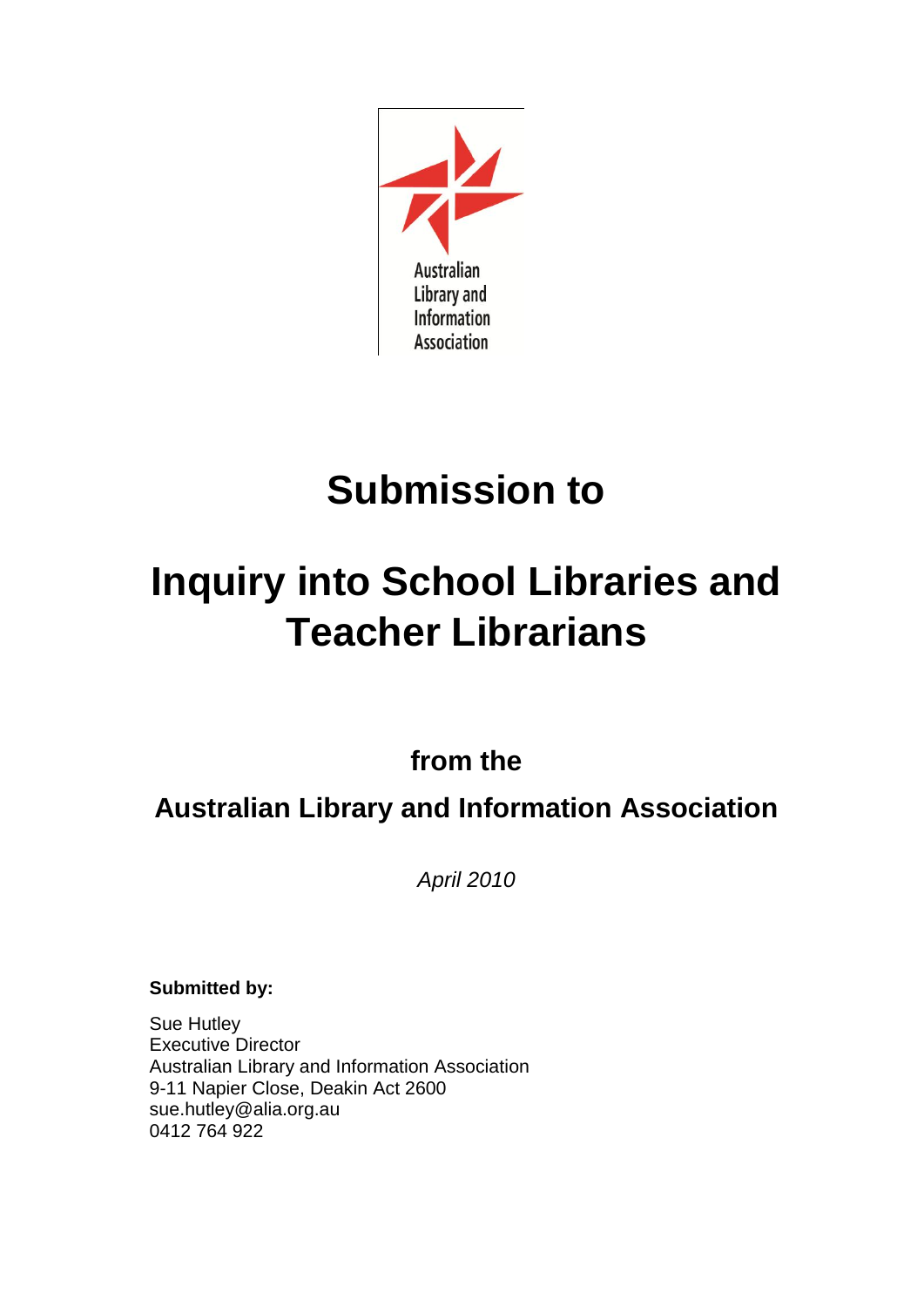# **Contents**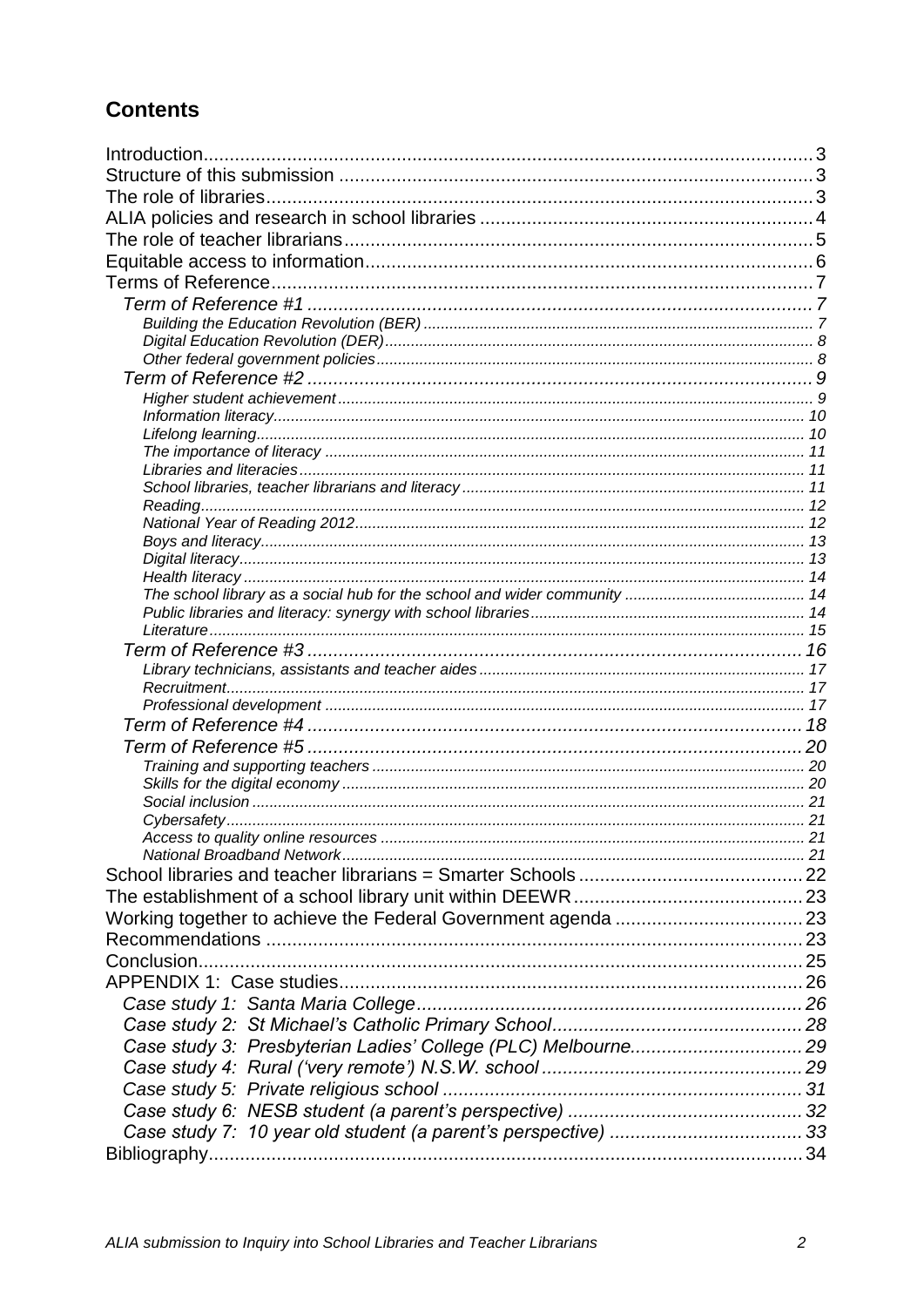## <span id="page-2-0"></span>**Introduction**

We welcome the opportunity to contribute to the Department of Education, Employment and Workplace Relations (DEEWR) *Inquiry into School Libraries and Teacher Librarians.*

We thank the Federal Government for the recognition that the Building the Education Revolution (BER) is not just about physical infrastructure. We are pleased that the Government has responded to calls from the library and information sector for a review focusing on school libraries and teacher librarians.

The Australian Library and Information Association (ALIA) is the peak body representing the library and information services sector. It represents 6000 members, the library and information profession, Australian library and information services, and the interests of over 12 million library users.

ALIA is committed to promoting the free flow of information and ideas in the interest of all Australians and a thriving culture, economy and democracy.

We support the development of a  $21<sup>st</sup>$  century information infrastructure with libraries as the conduit for a sustainable knowledge economy.

This submission strongly supports the separate submission from the Australian School Library Association (ASLA) with whom ALIA works in partnership on issues concerning school libraries and teacher librarians.

Other contributors to this submission include the ALIA Schools Group, the joint ALIA/ASLA Policy Advisory Group, and current practitioners.

ALIA and ASLA are looking forward to working with the Federal Government on implementing the Inquiry recommendations.

## <span id="page-2-1"></span>**Structure of this submission**

Each term of reference is addressed. The appendix includes several case studies that cover three best practice libraries, a remote library without a teacher librarian, a private religious school and parents' perspectives.

There is a substantial bibliography which is a collection of the recent body of work and research that exists about school libraries and teacher librarians.

# <span id="page-2-2"></span>**The role of libraries**

ALIA advocates the development of an informed society that can partake of and participate in skilled decision-making. Accurate, relevant and timely information is the key ingredient to effective decision-making. Australia's long-term economic development is dependent on its ability to use information to make decisions that enable growth, progress and productivity.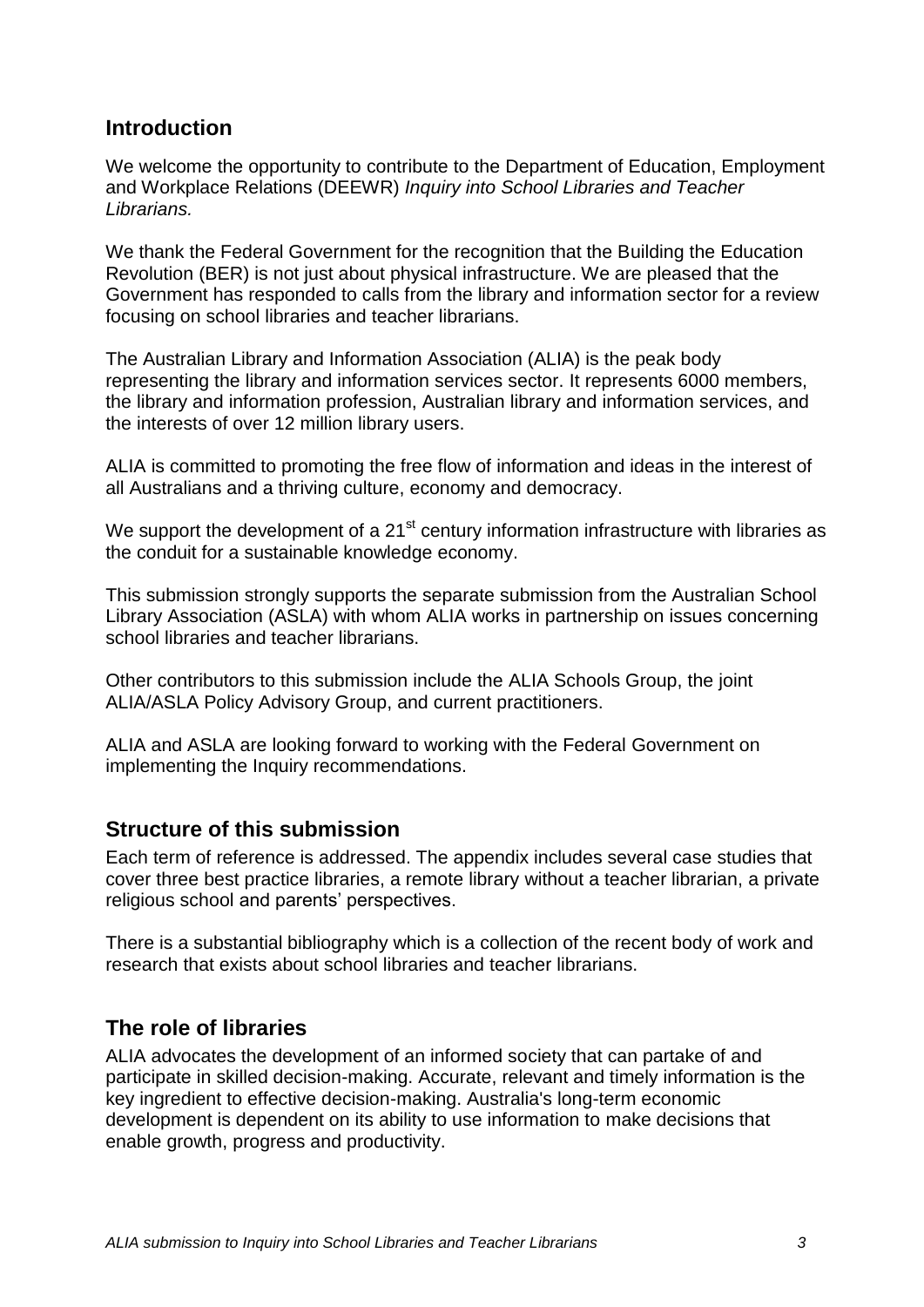Libraries and the library profession contribute to an informed society by acquiring, organising, archiving, retrieving, using, synthesising and analysing information and thereby empowering users so that they can utilise this information in their decisionmaking processes.

School libraries sit within the broader structure of the Australian library infrastructure. This infrastructure includes: the National Library and state libraries, university and TAFE libraries, public libraries, school libraries and special libraries (eg government department, health etc.). The collections from these libraries are supported by professionally produced catalogues, indexes and abstracts, a national bibliographic database (Libraries Australia), a national schools database (SCIS), digital preservation, interlibrary loan, and database consortia arrangements all of which underpins world class research, creativity and innovation.

The infrastructure includes not only physical infrastructure such as buildings, fitouts, computer hardware, collections, but also the infrastructure for staffing, communications including digital communication, transport and service networks.

Australians are supported in their development of literacy/reading, education, business, community and digital access through a network of approximately 1,522 national, state and public library service points. Australians use these libraries heavily – they made over 108 million visits in 2005-06. In addition Australians benefit by services provided by approximately 9,000 school libraries, 42 university libraries, technical and further education libraries, health libraries, law libraries and other special libraries.

Library and information services professionals are committed to the following core values:

- Promotion of the free flow of information and ideas through open access to recorded knowledge, information, and creative works.
- Connection of people to ideas.
- Commitment to literacy, information literacy and learning.
- Respect for the diversity and individuality of all people.
- Preservation of the human record.

## <span id="page-3-0"></span>**ALIA policies and research in school libraries**

The key principle for the Association in relation to school libraries is commitment to the principle that school library and information programs and services are integral to the mission, objectives, and teaching and learning goals of the school, and provide the foundations for lifelong learning.

The two national peak bodies for school libraries, ALIA and ASLA, have already committed substantial funds and efforts to the development of policies, guidelines, standards and publications for school libraries and teacher librarians. They collaborated on the funding and production of *Learning for the future: developing information services in schools*, 2nd ed – a seminal text heavily used by Australian schools and library staff. The two peak bodies have funded a revised edition of this document which will become available later in 2010.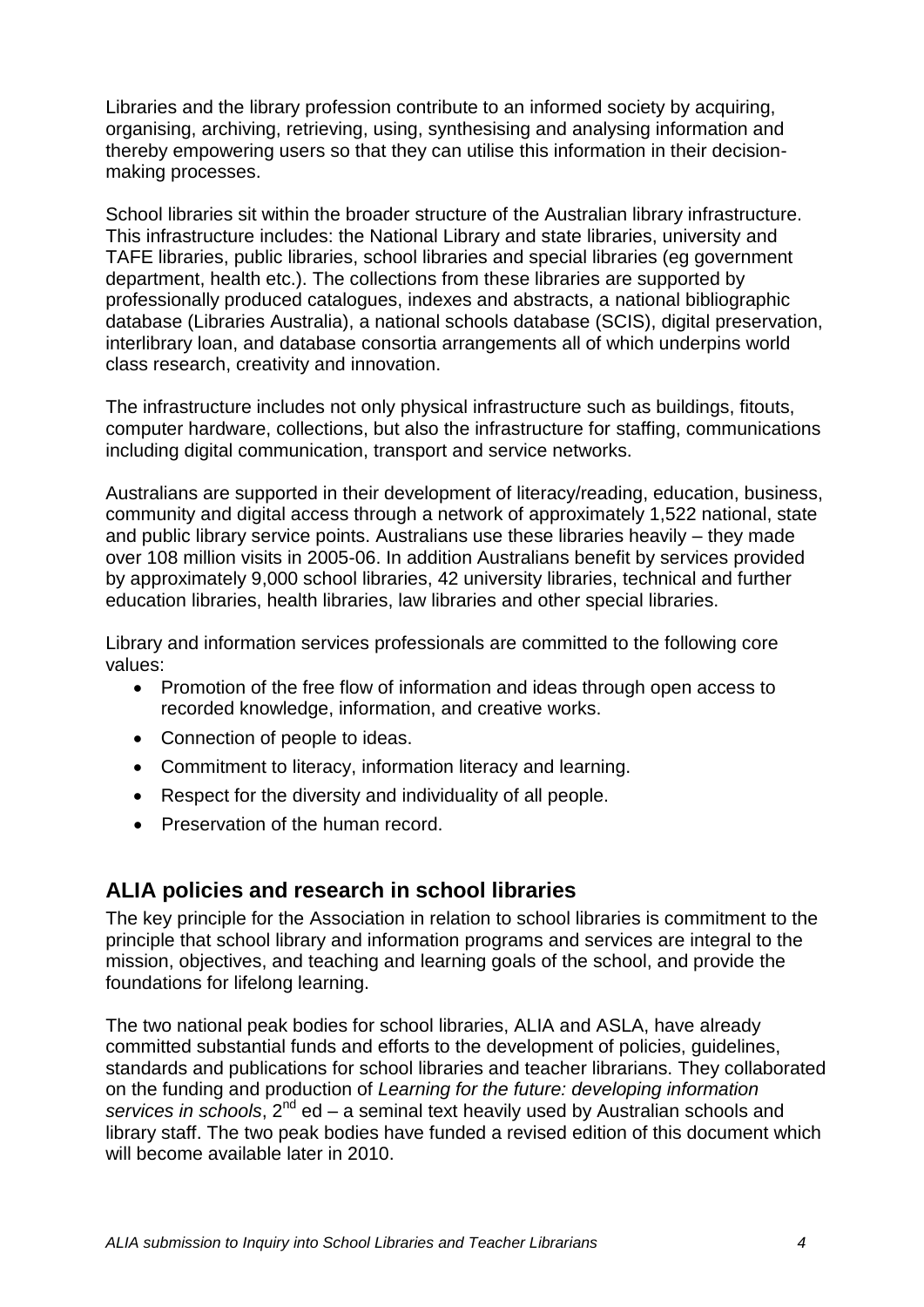The professional standards of excellence for teacher librarians, developed by ALIA and ASLA, is a significant body of work and is used extensively across Australia as the main standards document. These standards were developed as part of the move towards teacher standards.

ALIA and ASLA together with Edith Cowan University funded the Australian School Libraries Research Project in 2008. This project produced two reports: *Snapshot of Australian School Libraries* and *Snapshot of Australian Teacher Librarians. <http://www.chs.ecu.edu.au/portals/ASLRP/publications.php>*

The ALIA Schools Group, together with the Victorian Catholic Teacher Librarians (VCTL), produced *A manual for developing policies and procedures in Australian School Library Resource Centres*. This manual supports the professional practice of staff in school library resource centres.

## <span id="page-4-0"></span>**The role of teacher librarians**

The teacher librarian is a leader within the educational community.

Teacher librarians support and implement the vision of their school communities through advocating and building effective library and information services and programs that contribute to the development of lifelong learners.

A teacher librarian holds recognised teaching qualifications and qualifications in librarianship, defined as eligibility for Associate (i.e. professional) membership for the Australian Library and Information Association (ALIA). Within the fields of education and librarianship, teacher librarians are uniquely qualified. This is valuable because curriculum knowledge and pedagogy are combined with library and information management knowledge and skills.

The teacher librarian is both an educator and an information manager with integrated understandings from both areas. Professional staff qualified in teacher education and librarianship (teacher librarians) are responsible for both shaping and reflecting the school"s objectives with respect to library and information programs and services.

As an integral partner in the school"s teaching and learning team, the teacher librarian has a role in the planning, implementation and evaluation of education policies, curricula, learning outcomes and programs, with particular reference to the development of learners" research and information literacies.

The valuable role of the teacher librarian focuses on:

- learners and learning
- teachers and teaching
- resourcing the curriculum
- facilitating access to information
- developing the physical environment.

Source: ALIA/ASLA statement on teacher librarians in Australia <http://www.alia.org.au/policies/teacher-librarians.html>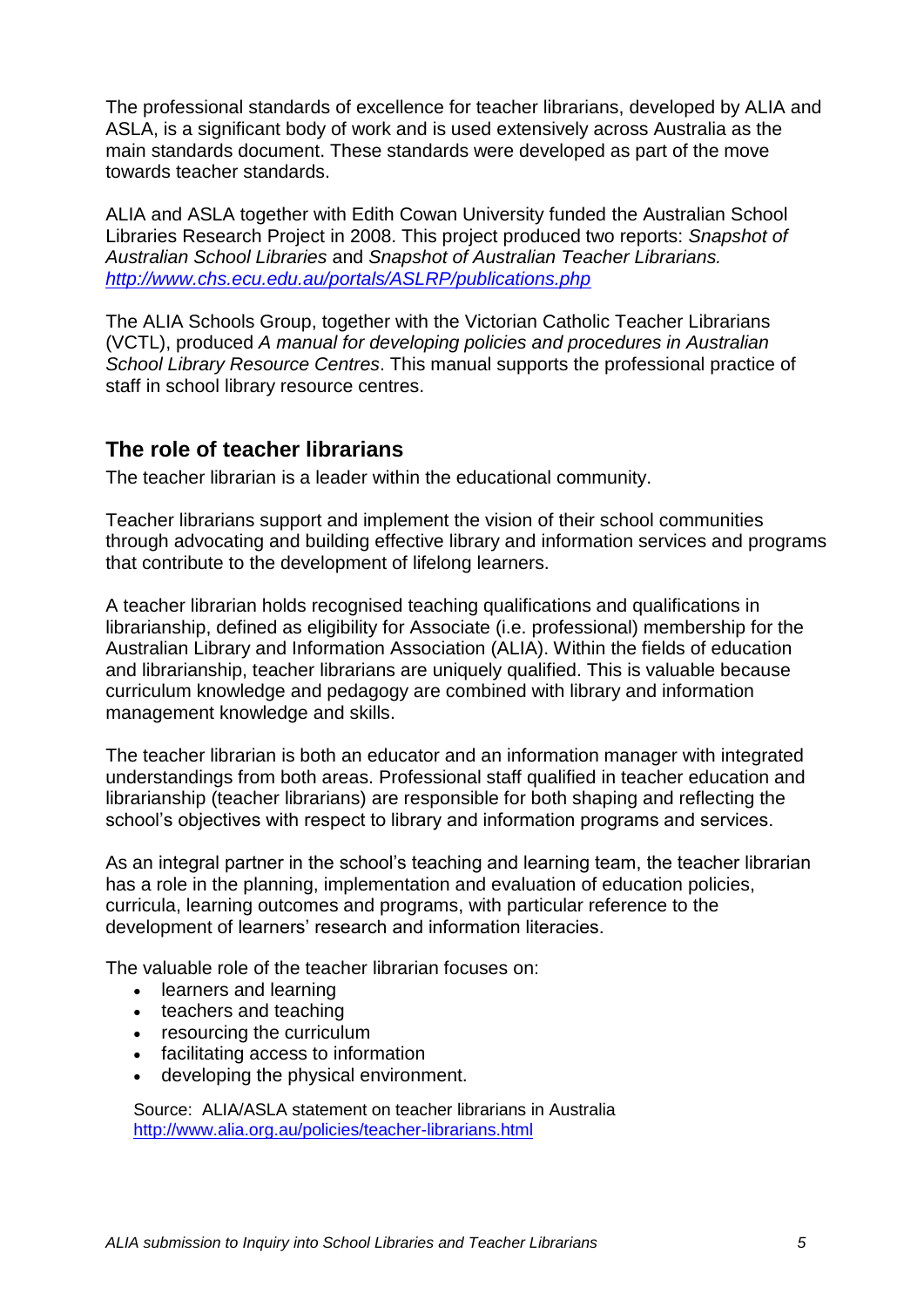To achieve these five areas, teacher librarians have to:

- understand learners and their needs
- collaborate with teachers to plan and implement information literacy and literature programs
- ensure the school library collection supports the school curriculum and community
- use technologies as teaching and learning tools
- create effective learning environments
- participate in the school and wider learning community.

Source: ALIA/ASLA statement on teacher librarians in Australia <http://www.alia.org.au/policies/teacher-librarians.html>

Having access to electronic information can never replace the contributions to learning provided by teacher librarians. The role of school information services and teacher librarians are key factors in the improved delivery of curriculum outcomes, attainment of the goals of education, promotion of literacy and reading, information literacy, technology use in schools and the curriculum, cybersafety education, provision of print and digital resources, and lifelong learning.

Paraprofessional staff with specialised technical training (library technicians) manage the processes and operate the required library systems and methodologies to ensure access to resources. Others staff without recognised qualifications provide clerical support needed to maintain the efficient functioning of library and information programs and services.

Both professional staff – teacher librarians, and support staff – library technicians, are needed for the effective functioning of the school library. Because of state based school arrangements, other qualified librarians work in some school libraries.

## <span id="page-5-0"></span>**Equitable access to information**

The lack of consistency across Australia with regards to school libraries, staffing and resourcing typifies the Australian school library system. The effect of this is that Australian students do not have equitable access to information and apart from the issues of justice, fairness and the right to education, this reduces educational learning outcomes. The lack of equitable access to information has the greatest impact on students from families at low socio-economic levels, on NESB students, and on Indigenous students.

There is disparity among schools in close proximity, like-sized schools, and schools within the same sector. The disparities include:

- whether there is a school library
- hours of staffing
- qualifications of library staff
- skills of and PD opportunities for library staff
- budget
- amount and appropriateness of space
- funding for print and online resources
- teaching of information literacy skills.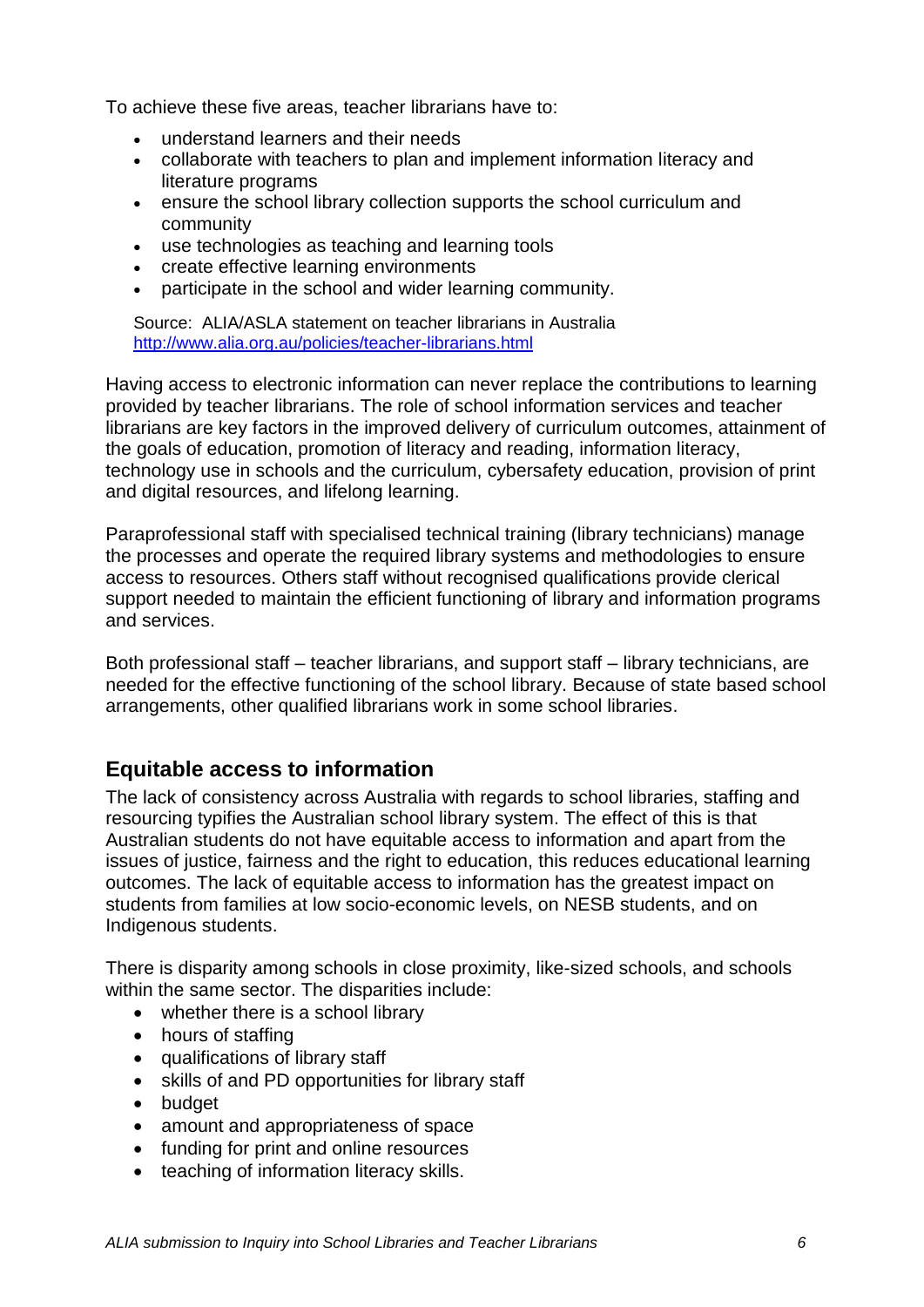The reasons for the lack of consistency include: levels of funding, discretionary funding prioritisation by governing bodies of schools, unavailability of qualified library staff, ignorance of the beneficial educational outcomes from having school library services and teacher librarians, and lack of professional development opportunities for library staff. All levels of government and school systems need to be involved to ensure equitable access to information and equitable educational opportunities for all **Australians** 

# <span id="page-6-0"></span>**Terms of Reference**

## <span id="page-6-1"></span>*Term of Reference #1*

**The impact of recent policies and investments on school libraries and their activities**

## <span id="page-6-2"></span>**Building the Education Revolution (BER)**

The infrastructure investment in school libraries through BER has been enormous and through collaboration between the Government and professional bodies such as ALIA and ASLA, there is a valuable opportunity to put the rest of the pieces in place to ensure a significant return on that investment for our community and for the nation.

The recent BER National Coordinator"s Implementation Report reported that there have been 3,089 projects for school libraries as part of the Primary Schools for the 21<sup>st</sup> Century (P21). This is for buildings and facilities that are being maintained, refurbished or constructed. It is not clear how many projects are for new libraries. However, the policy for library infrastructure and buildings gives no indication how new libraries will be staffed and resourced to suit the learning needs of the school community.

Who will manage, organise and maintain the physical environment? Who will resource the curriculum in collaboration with teachers? Who will coordinate reading resources and literacy programs across the school? Who will teach the essential information literacy skills? Who will provide resources about cybersafety?

To achieve maximum benefits from the BER for school libraries, the Department of Education, Employment and Workplace Relations (DEEWR) must:

- provide adequate resources to make the physical spaces more effective
- act on the recommendations from submissions to this Inquiry
- take into account the issues raised in the public hearings
- implement the final recommendations from the Inquiry
- establish a unit in the Department of Education, Employment and Workplace Relations (DEEWR) to design and deliver programs that will implement the Inquiry recommendations and capitalise on the significant funds already invested in the Inquiry process.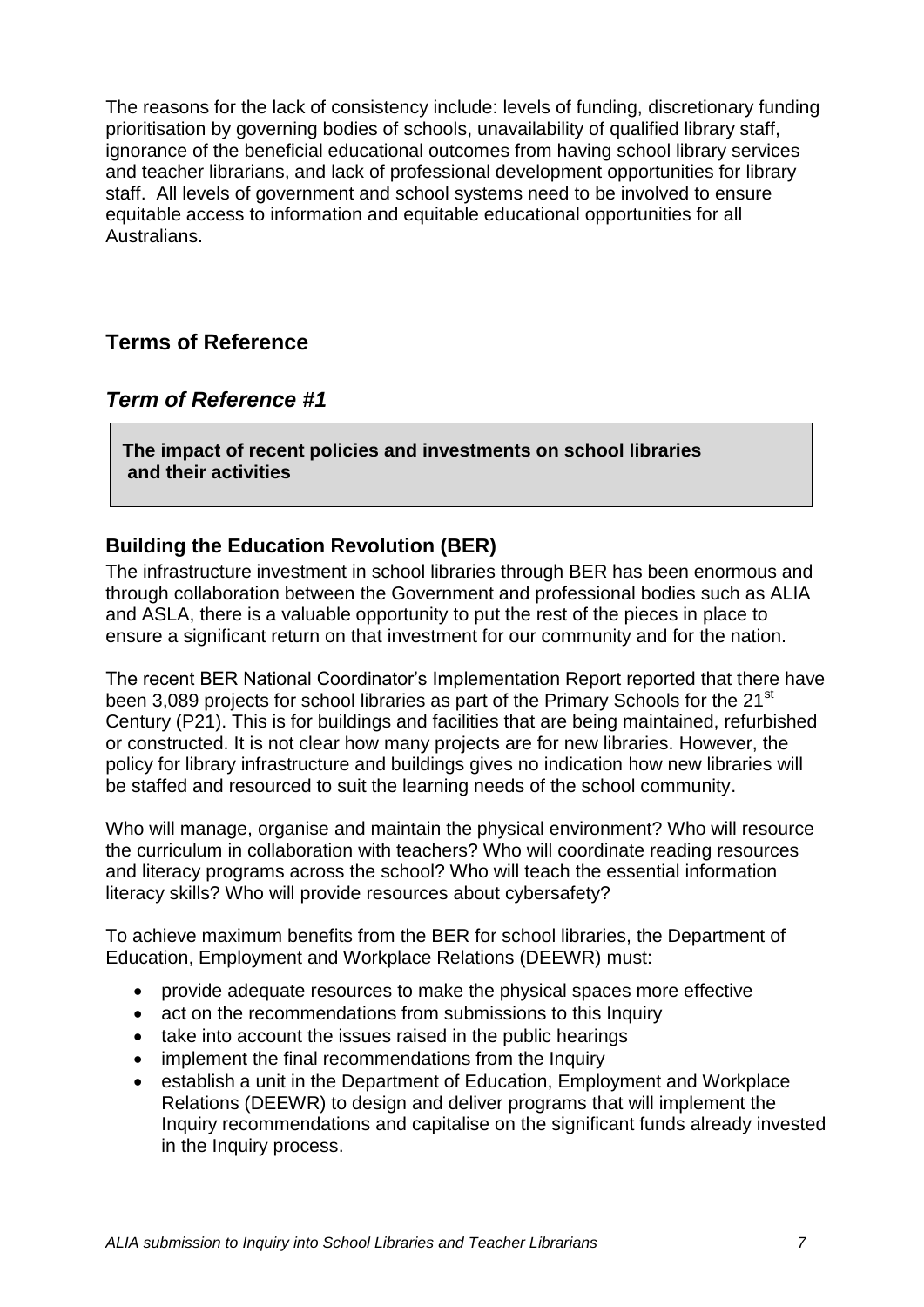# **Digital Education Revolution (DER)**

<span id="page-7-0"></span>The provision of laptops to students has several impacts on the wider community and has implications for school libraries and public libraries. Information and digital literacy skills are required for the effective use of computers and internet access, and these are skills that are taught by teacher librarians in collaboration with teachers. Physical access to computers is not enough – students need skills to use them appropriately and this is the work of teacher librarians. Teacher librarians also have an important role in providing professional development in digital technologies to teachers.

Some students from low socio-economic families may be allowed to take their laptop home to a family environment where there is less likelihood of internet skills. Parents may seek to develop computer and internet skills through their local public library.

The increased use of computers and access to the internet brings with it an increased and urgent need to educate students about cybersecurity and cybersafety issues. Consideration must be given as to how parents and families will access these important messages about cybersecurity and cybersafety.

The DER provides for online curriculum tools and resources that support the Australian Curriculum and specialist subjects such as languages. Teacher librarians assist teachers to identify the resources, and then integrate the online tools and resources into the school"s information management system. Teacher librarians are also specialists in supporting teachers to embed the use of technology in the curriculum. Schools without a library or without adequate staff in the library will be disadvantaged in their capability of using these resources and tools to their maximum benefit.

Furthermore, training and professional development for teachers, including ongoing assistance, in using specific resources may also be unavailable in schools without a library or sufficient library staffing.

The DER also funds support mechanisms to provide vital assistance for schools in the deployment of ICT. In many schools, the teacher librarian is responsible for or at least integral to the deployment of ICT.

#### <span id="page-7-1"></span>**Other federal government policies**

#### *Closing the Gap*

The Department of Education, Employment and Workplace Relations (DEEWR) already has a range of programs to improve literacy outcomes as part of Closing the Gap that was developed from the *Mapping literacy achievements: results of the 1996 national English literacy survey.* These outcomes could be enhanced if the Department were to involve all stakeholders in literacy. All libraries, especially school and public libraries, are part of the solution and should be involved in the Department's programs at the planning and implementation phase. Case study #4 gives a stark insight into obstacles to improving Indigenous literacy.

#### *Smarter Schools*

Two of the Smarter Schools initiatives, Foundation skills in literacy and numeracy and Supporting disadvantaged students, are areas where school libraries and teacher librarians can have a major impact. The role of school libraries and teacher librarians in supporting literacy and disadvantaged students is addressed later in this submission.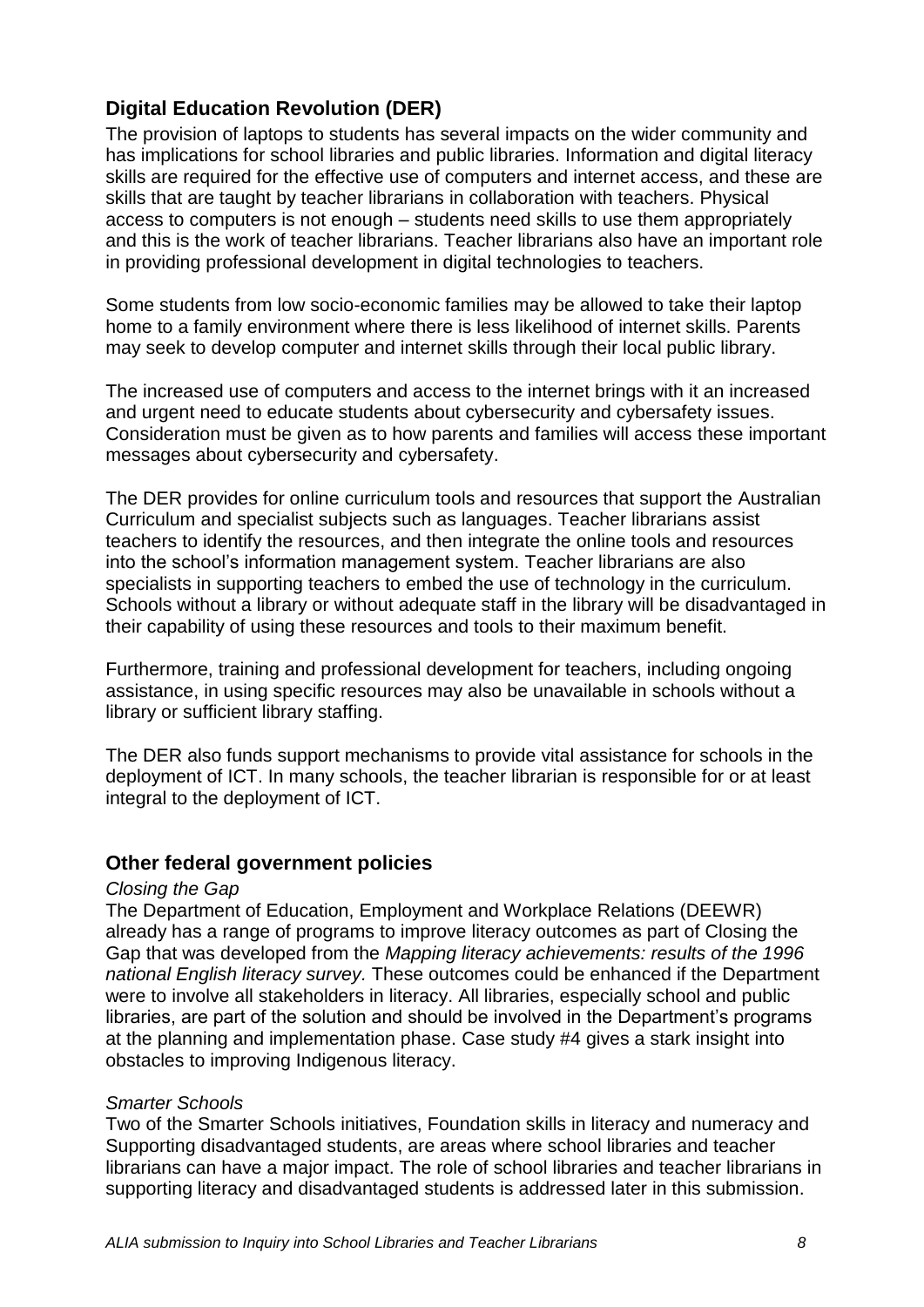#### *Australian Curriculum*

Teacher librarians are specialists in resourcing the curriculum and are involved in building and maintaining physical and electronic school library collections. Schools without a teacher librarian or without adequate staffing may not be able to implement the Australian Curriculum through the resourcing and teaching of the "general capabilities'.

#### *NAPLAN*

Improved literacy outcomes have a direct effect on higher levels of student achievement. School libraries and teacher librarians have a very valuable role in supporting literacy across the school. This is addressed in depth under the Term of Reference #2.

## <span id="page-8-0"></span>*Term of Reference #2*

**The future potential of school libraries and librarians to contribute to improved educational and community outcomes, especially literacy**

#### <span id="page-8-1"></span>**Higher student achievement**

There is much research evidence from the US, Canada, Britain and Australia that students attain higher levels of achievement when there is an adequately resourced school library staffed by a teacher librarian.

Existing research shows that school libraries can have a positive impact, whether measured in terms of reading scores, literacy or learning more generally, on student achievement. There is evidence to show that a strong library program that is adequately staffed, resourced and funded can lead to higher student achievement regardless of the socioeconomic or educational levels of the adults in the community.

Lonsdale, M 2003, *Impact of school libraries on student achievement: a review of the research, report for the Australian School Library Association*, ACER, Camberwell, Vic., p. 27. <http://www.asla.org.au/research/Australia-review.htm>

School libraries can make a positive difference to students' self-esteem, confidence, independence and sense of responsibility in regard to their own learning.

Other ways in which teacher librarians contribute to higher levels of student achievement include providing programs to assist students in the transition from primary to secondary school and secondary to tertiary studies; assisting in the development of literacy programs for ESL students and their parents.

Two of the key research findings from the Lonsdale study relate directly to the management of the school library resource centre. These are that the quality of the collection has an impact on student learning and that test scores are higher when there is a higher usage of the school library resource centre. Financially, the school library resource centre"s print and electronic collection represents a huge investment.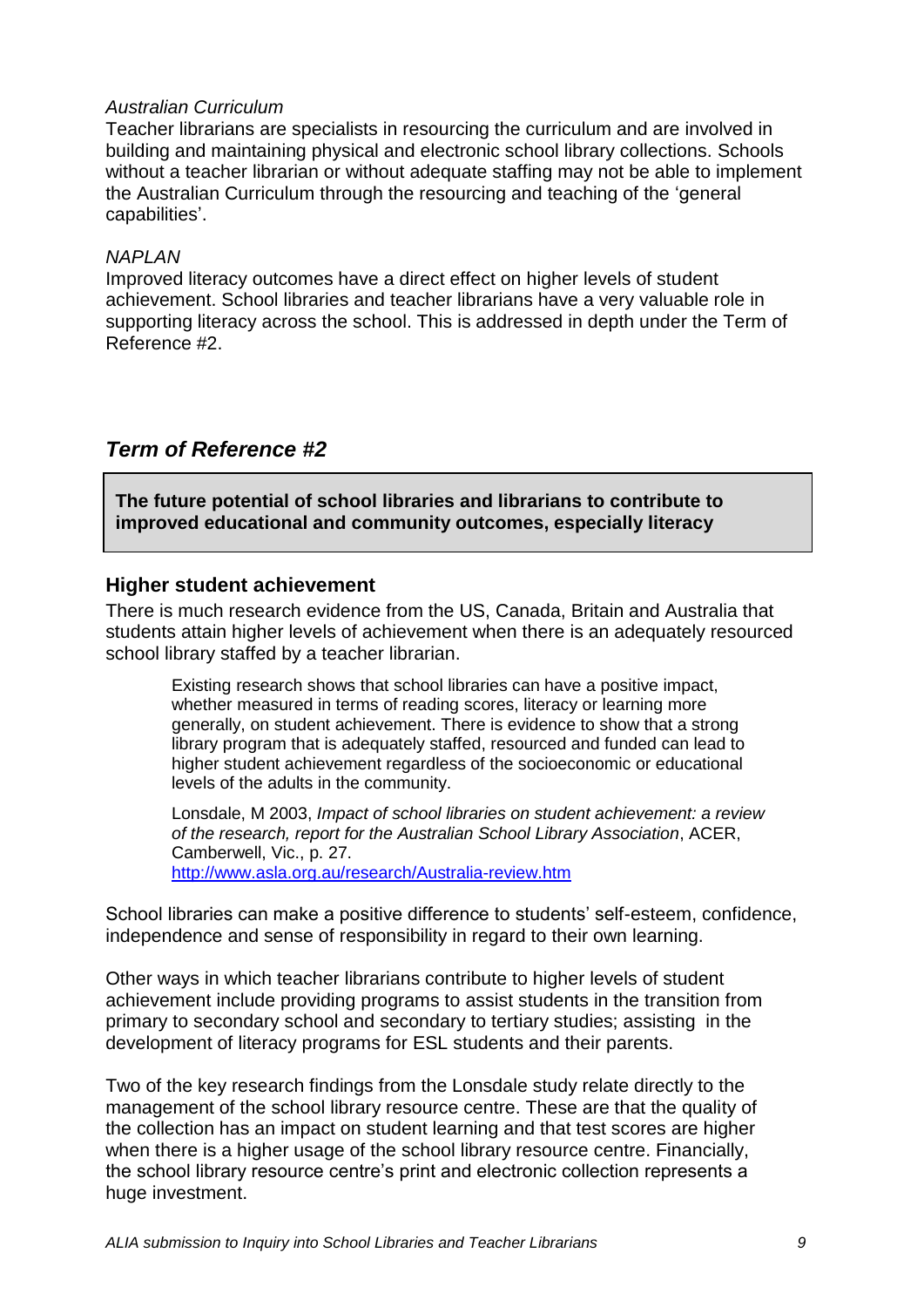## **Information literacy**

<span id="page-9-0"></span>Information literacy skills include:

- 1. defining information needs
- 2. locating information
- 3. selecting information
- 4. organising information
- 5. creating and sharing information
- 6. evaluating information and the information process.

Source: ALIA/ASLA 2001, *Learning for the future: developing information services in*  schools, 2<sup>nd</sup> ed. Curriculum Corporation, Carlton.

Within each of these six steps, there is a matrix for the information literacy skills and the ICT literacy skills that need to be explicitly taught for each level from 1 to 6 (representing the levels in the Australian Curriculum).

Teaching information literacy skills and working with teachers to embed these skills into the curriculum and into student learning is a core focus for teacher librarians. Teacher librarianship courses provide extensive training in this specialist area. Knowledge of the curriculum, teaching strategies and learning styles are integrated with knowledge of information systems and technologies.

Information literacy is the foundation of lifelong learning and is a basic survival skill for personal, educational and economic success in the 21<sup>st</sup> century. Information literacy promotes social inclusion.

A thriving national and global culture, economy and democracy will best be advanced by people who are empowered in all walks of life to seek, evaluate, use and create information effectively to achieve their personal, social, occupational and educational goals. It is a basic human right in a digital world and promotes social inclusion within a range of cultural contexts.

*Alexandria Proclamation on Information Literacy and Life Long Learning*, Egypt, 2005<http://www.ifla.org/III/wsis/High-Level-Colloquium.pdf>

The exponential growth of electronic information resources is increasing the need for information skills training. Information literacy skills give individuals the capability to recognise a need for information and access, locate, select, organise, present and evaluate that information efficiently and effectively.

Effective learners are people who are able to find and use information as required. It can be said that effective learners are those who are information literate.

Schools without a trained teacher librarian are less able to provide a learning environment in which educational and social goals are maximised for the benefit of students and the nation.

## <span id="page-9-1"></span>**Lifelong learning**

In recent years the renewed significance of learning throughout life – lifelong learning – has led to school libraries focusing on information literacy. This is due to lifelong learning being recognised as vital in times of dynamic social and technological changes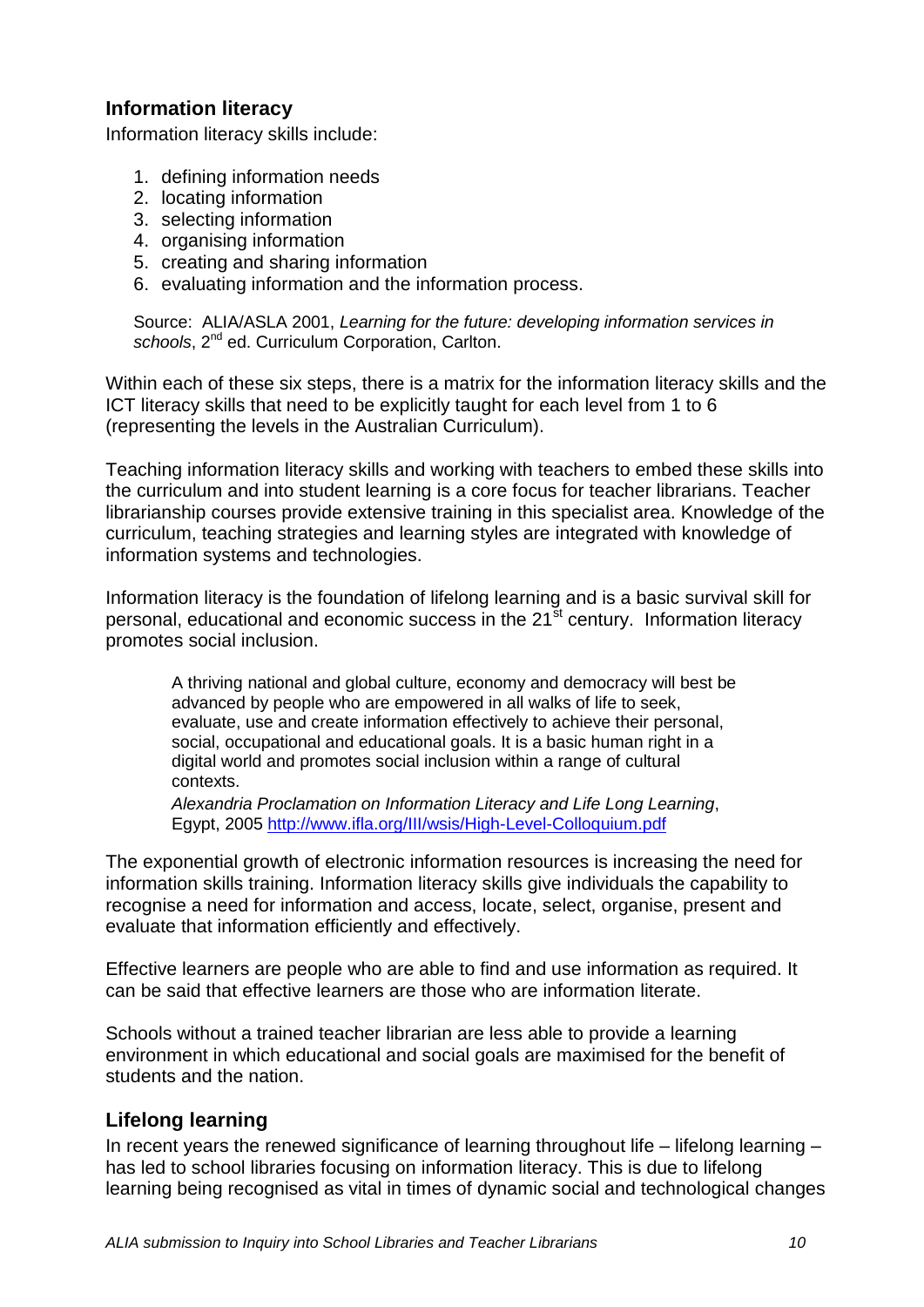in communities and workplaces. Acknowledgement of the value of information literacy is driven by new technologies, changing patterns of work, globalisation, family and community mobility, health issues, and the explosion in available information.

#### <span id="page-10-0"></span>**The importance of literacy**

The importance of literacy is indisputable. Adequately resourced school libraries with qualified teacher librarians are instrumental in supporting this important goal. It would be a grave disservice to young Australians and one could say even irresponsible to not do everything possible to enable the achievement of literacy levels that would allow their future participation in the Australian economy and society.

The UNESCO statement on literacy rates literacy as a human right, a tool of personal empowerment and a means for social and human development. Educational opportunities depend on literacy.

Literacy is at the heart of basic education for all, and essential for eradicating poverty, reducing child mortality, curbing population growth, achieving gender equality and ensuring sustainable development, peace and democracy. There are good reasons why literacy is at the core of Education for All (EFA).

A good quality basic education equips pupils with literacy skills for life and further learning; literate parents are more likely to send their children to school; literate people are better able to access continuing educational opportunities; and literate societies are better geared to meet pressing development. <http://www.unesco.org/en/literacy/literacy-important/>

The development of literacy skills is crucial for students" future participation in the Australian economy and society. Australia already has a substantial challenge with adult literacy. The Australian Bureau of Statistics" report *Adult literacy and life skills survey* (ABS 4228.0, 2006), found that slightly less than half of the Australian population, approximately 7 million, failed to achieve the minimum required level or higher in prose and document literacy.

## <span id="page-10-1"></span>**Libraries and literacies**

Rapid social change, the emphasis on lifelong learning, the increasing rate of technological development and the movement towards an information-based society are factors which suggest that literacies are more than ever essential for effective participation in society.

Literacy is more than reading, writing, speaking and listening. It is also understanding and being competent in a range of new literacies – information literacy, ICT literacy, computer literacy, network literacy, and digital literacy.

## <span id="page-10-2"></span>**School libraries, teacher librarians and literacy**

Teacher librarians are instrumental in supporting the important goal of literacy.

Schools with a qualified teacher librarian to select appropriate fiction and nonfiction resources, and to promote, design and coordinate literacy, literature, and information literacy programs across the school will improve literacy outcomes for all students.

Literacy outcomes are also enhanced by teacher librarians who provide curriculum support and design resource-based learning programs.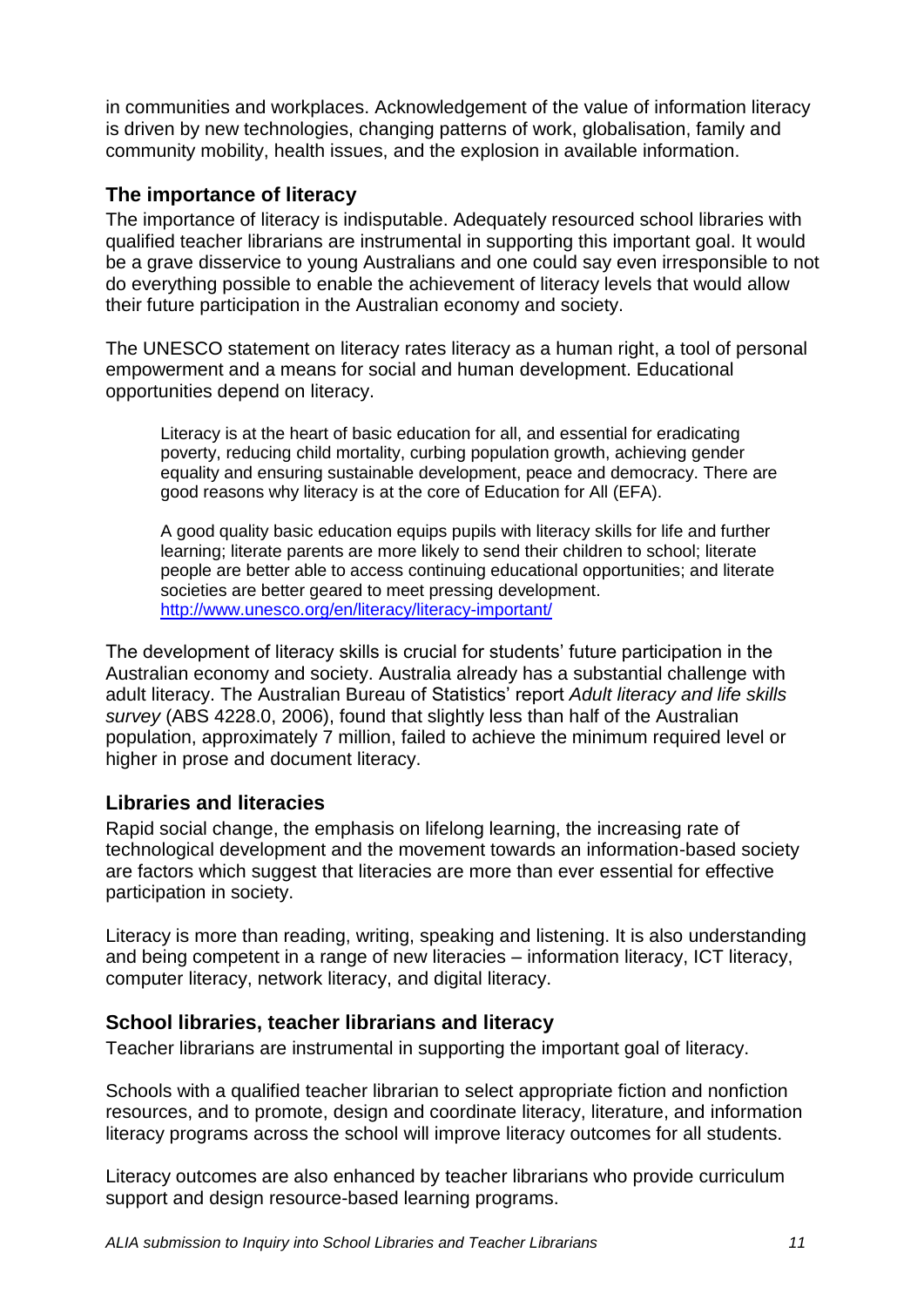The Government"s national literacy testing is evidence of the importance of basic literacy skills (reading writing, viewing and listening).

Students who use technology, particularly the internet, need to be able to read well. To become proficient in the range of literacies, students must be proficient in basic literacy skills. This includes the ability to make sense of what they are reading and to think critically.

The sections on reading, information literacy, boys" literacy and lifelong learning elaborate on the role of school libraries and teacher librarians in the achievement of literacy.

## <span id="page-11-0"></span>**Reading**

The technological future will continue to assume the user's capacity to read and understand the written word.

The ability to read is a major factor in determining whether a child will succeed or fail in our education system, and later on in the workplace. We need to ensure that our children have the best beginning – a literate start in life.

Teachers (and parents) encourage reading for very young children, and it is also encouraged in primary and secondary schools. One of vital activities of teacher librarians is to focus on the development and enjoyment of reading.

There is research evidence that a print-rich environment leads to more reading, and free voluntary reading is the best predictor of comprehension, vocabulary growth, spelling and grammatical ability and writing style. Reading enjoyment is strongly and positively linked to student achievement.

Teacher librarians select resources to meet the learning needs of all students. They provide imaginative materials that promote reading motivation. They provide for free voluntary reading, individual reading selection, and reading guidance.

In many schools, teacher librarians coordinate Book Fairs, promote and administer a monthly Book Club, participate in Children"s Book Week and state-based student voted awards, and are part of ALIA"s National Simultaneous Storytime. These activities support a culture of reading in a school.

What is the use of the Government investing millions of dollars in new library buildings if there are no new books to entice children in, and no teacher librarians to support a reading culture?

## <span id="page-11-1"></span>**National Year of Reading 2012**

The Australian Library and Information Association, together with the organisations representing Australia's school and public libraries, is currently scoping the National Year of Reading 2012. This initiative, inspired by the UK's National Year of Reading in 2008, has the potential to join together the many reading and literacy initiatives which already take place in schools, libraries and community venues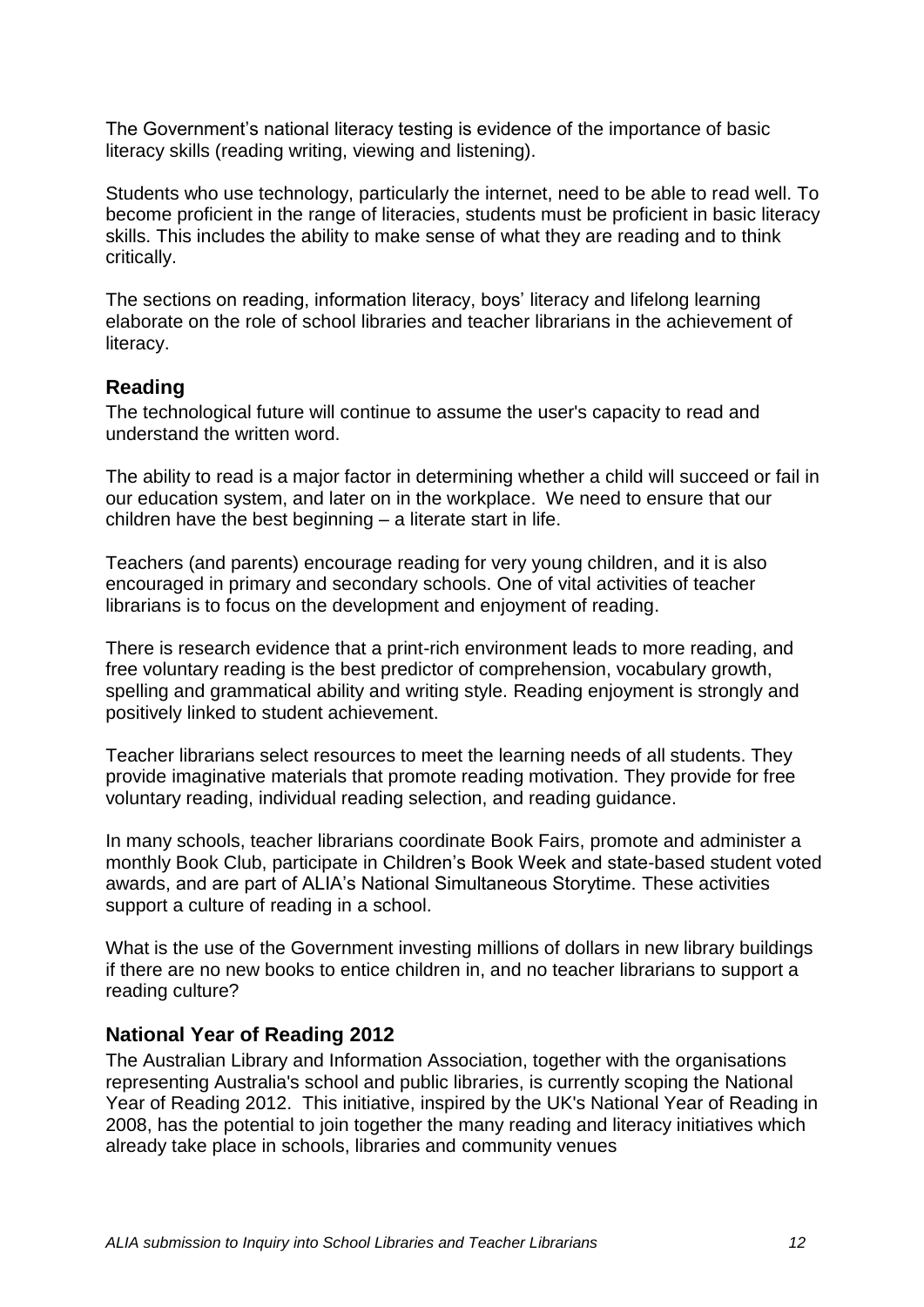The National Year of Reading 2012 will provide a focus for children and young people, and teacher librarians will play a key part in promoting this. Discussions are underway with the Australian School Library Association and the School Library Association of Victoria to partner in the delivery of innovative programs during the year. The success of these initiatives will be driven by having qualified teacher librarians in schools, willing and able to act as champions of recreational reading.

ALIA recommends that the Department of Education, Employment and Workplace Relations (DEEWR) support this initiative as part of the Inquiry's recommendations. A National Year of Reading will enhance the Department's goal of improved educational and community outcomes.

## <span id="page-12-0"></span>**Boys and literacy**

School libraries and teacher librarians have a valuable role to play in the range of interventions that have been recommended over the past few years to improve boys" literacy. The Department of Education, Employment and Workplace Relations (DEEWR) has been active in commissioning research and implementing programs in this area.

Various reports and programs have suggested that literacy resources need to take into account students" varied cultural and ethnic backgrounds and experiences. A wider range of traditional and new communications technologies via spoken language, print, and multimedia need to be included. This means looking beyond standard literacy resources to literacy-related materials from other cultures, including contemporary commercial youth culture, integrating a wide range of modes of expression (oral, written, electronic, musical, visual, and so on).

Teacher librarians have as a core practice – and indeed, it is their expertise – the development of services and the identification of resources that meet the specific needs of their users.

It has been recommended that to improve literacy outcomes for boys, schools need school systems' cooperation to provide increased levels of learning support, professional development and technology infrastructure and support. School libraries and teacher librarians are therefore ideally placed to make a difference in boys" literacy outcomes.

## <span id="page-12-1"></span>**Digital literacy**

Our technological society requires student to have digital literacy skills. This means that not only can students use a computer to do word processing and spreadsheets, but can also create, read and write digitally in order to access the internet, find and edit digital information, participate in electronic communications, and use online information and communications networks.

These techniques are most effective when the teacher is digitally literate as well. Teacher librarians teach digital literacy skills to both students and other teachers alongside information literacy skills. Such skills include verifying credible sources online and how to cite electronic sources. Issues such as copyright and plagiarism are also included.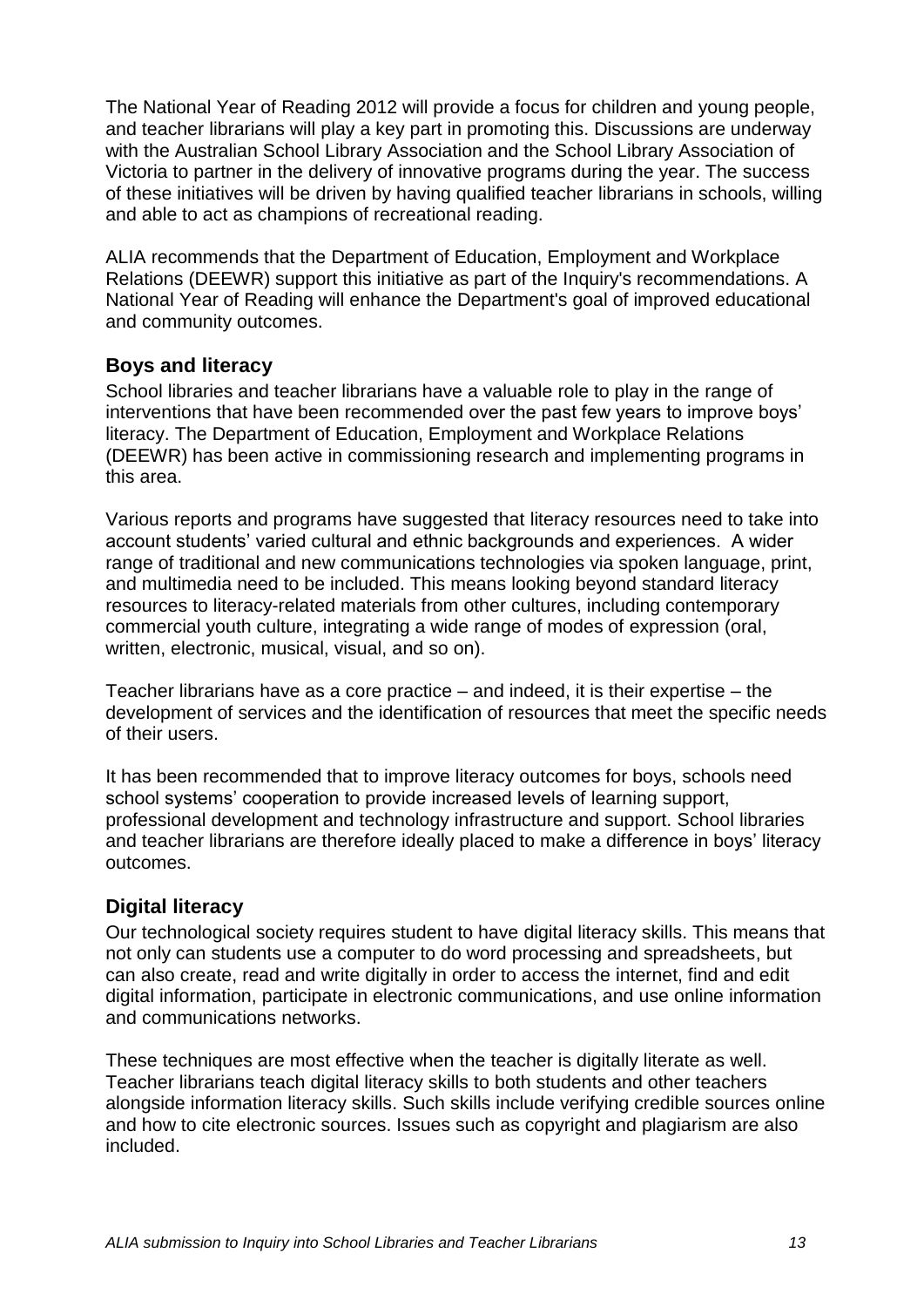## **Health literacy**

<span id="page-13-0"></span>The ABS survey *Health Literacy, Australia 2006* (ABS 4233.0) demonstrates that there is a very serious low level of health literacy in Australia: approximately 60% of people had difficulty with tasks such as reading dosage instructions on a package of medicine, or drawing a line on a container indicating where one-third would be.

The ability to access and use health information is a fundamental skill which allows people to make informed decisions and helps them to maintain their basic health. On a broader level, adequate levels of health literacy may help to reduce some of the costs in the health system, prevent illness and chronic disease, and reduce the rates of accident and death.

Existing research shows that school libraries can have a positive impact, whether measured in terms of reading scores, literacy or learning more generally, on student achievement. Improved literacy can have a significant impact on a person"s health and on the Australian economy.

#### <span id="page-13-1"></span>**The school library as a social hub for the school and wider community**

The school library serves an important function as a social hub in schools which enhances the community of learning thereby contributing to improved education and community outcomes.

The school library is a safe supervised place for students where they can relax away from formal classes or a busy playground. School libraries are places for playing chess at lunchtime, a meeting place for the yearbook committee, a display area for student work, etc.

The school library uniquely links children across different abilities, years, age groups, and subject areas in a community of learning. School libraries promote social inclusion within the school community.

The school library also acts as a communications hub; in many schools, teachers, parents, students and members of the wider community gather in the library to work together on issues or projects.

## <span id="page-13-2"></span>**Public libraries and literacy: synergy with school libraries**

While the current submission is concerned with school libraries, it is essential to highlight the synergy and partnerships between public and school libraries in the area of literacy. All types of libraries, especially public, school and academic (university and TAFE) libraries, contribute to higher levels of literacy and to improved educational outcomes.

Public libraries offer a large range of literacy resources and services that meet the needs of local communities. The provision of literacy programs for adults means that the children of these adults will grow up in a literate family environment which will complement and extend schools" literacy goals.

Public libraries' contribution to adult literacy includes programs and resources for non-English speakers, skills development in computer and internet use, internet access, and assistance in completing online forms for government agencies such as Centrelink. Computer and internet skills training is critical for disadvantaged families, the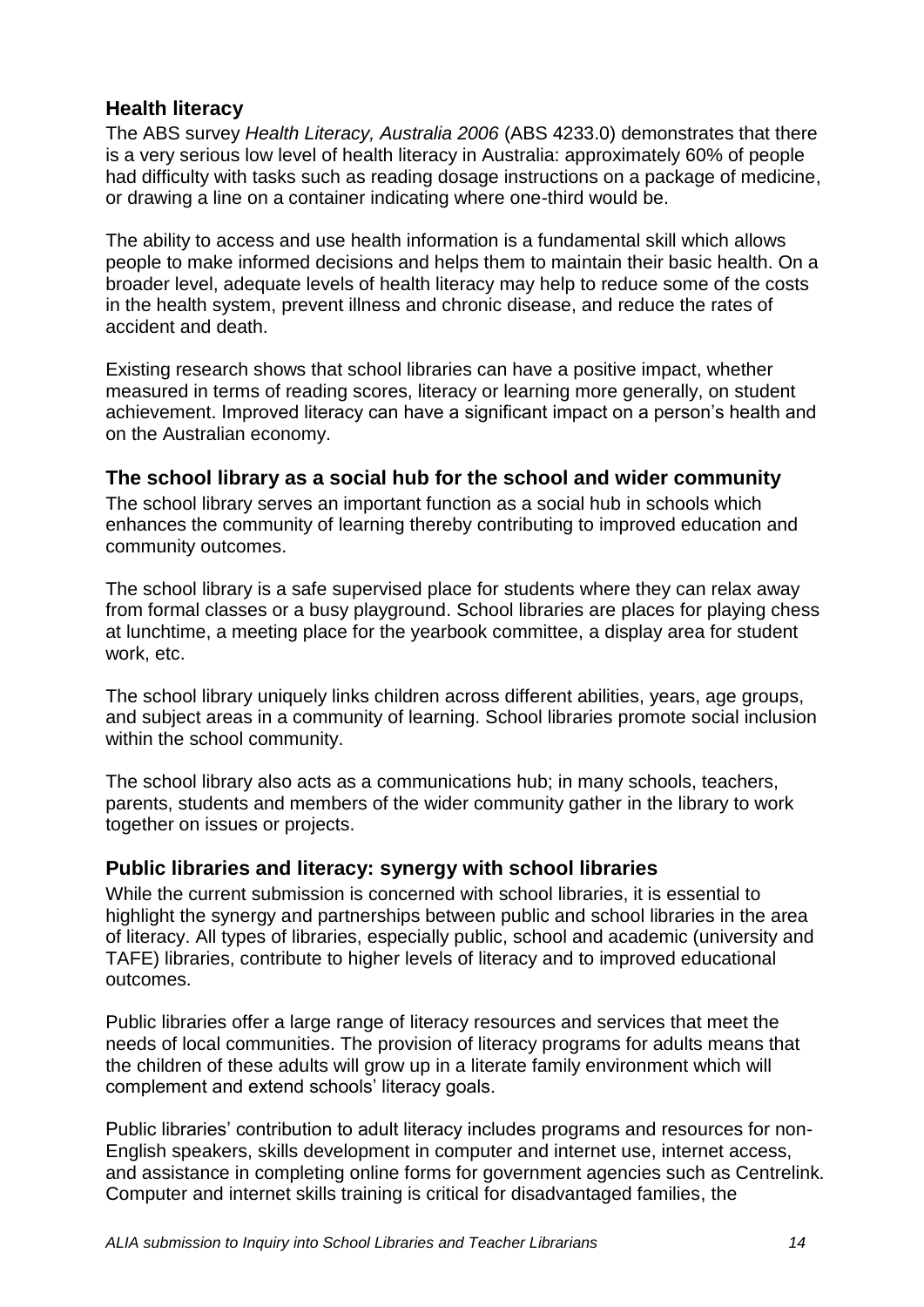unemployed and low income people who are more likely to have lower literacy levels and no computer at home and so are dependent on institutions such as public libraries for their access.

Apart from adult literacy and the flow on effects from this, public libraries are heavily involved in early literacy through programs such as storytelling, transition from home to formal learning settings, storytelling visits to Indigenous communities, and mobile libraries visiting remote and rural communities.

#### <span id="page-14-0"></span>**Literature**

Through ALIA as a national professional association, school libraries contribute to improved educational and literacy outcomes by participating in ALIA"s annual National Simultaneous Storytime.

National Simultaneous Storytime is a campaign organised by the Australian Library and Information Association, in which a picture book, written and illustrated by an Australian author and illustrator, is read simultaneously to children in a variety of venues around Australia.

This campaign promotes the value of books and encourages young people to read, share books and become involved in other fun and engaging literary based activities. The campaign is an integral part of promoting the value of reading and literacy within Australian society.

In 2009, over 120,000 children and adults across Australia took part in National Simultaneous Storytime, reading the book *Pete the Sheep*, written by Jackie French and illustrated by Bruce Whatley.

The continuation of this unique literary and literacy campaign is dependent upon sponsorship and ALIA seeks support from the Department of Education, Employment and Workplace Relations (DEEWR) in order to be able to continue to promote the value of reading and literacy to school children through this campaign.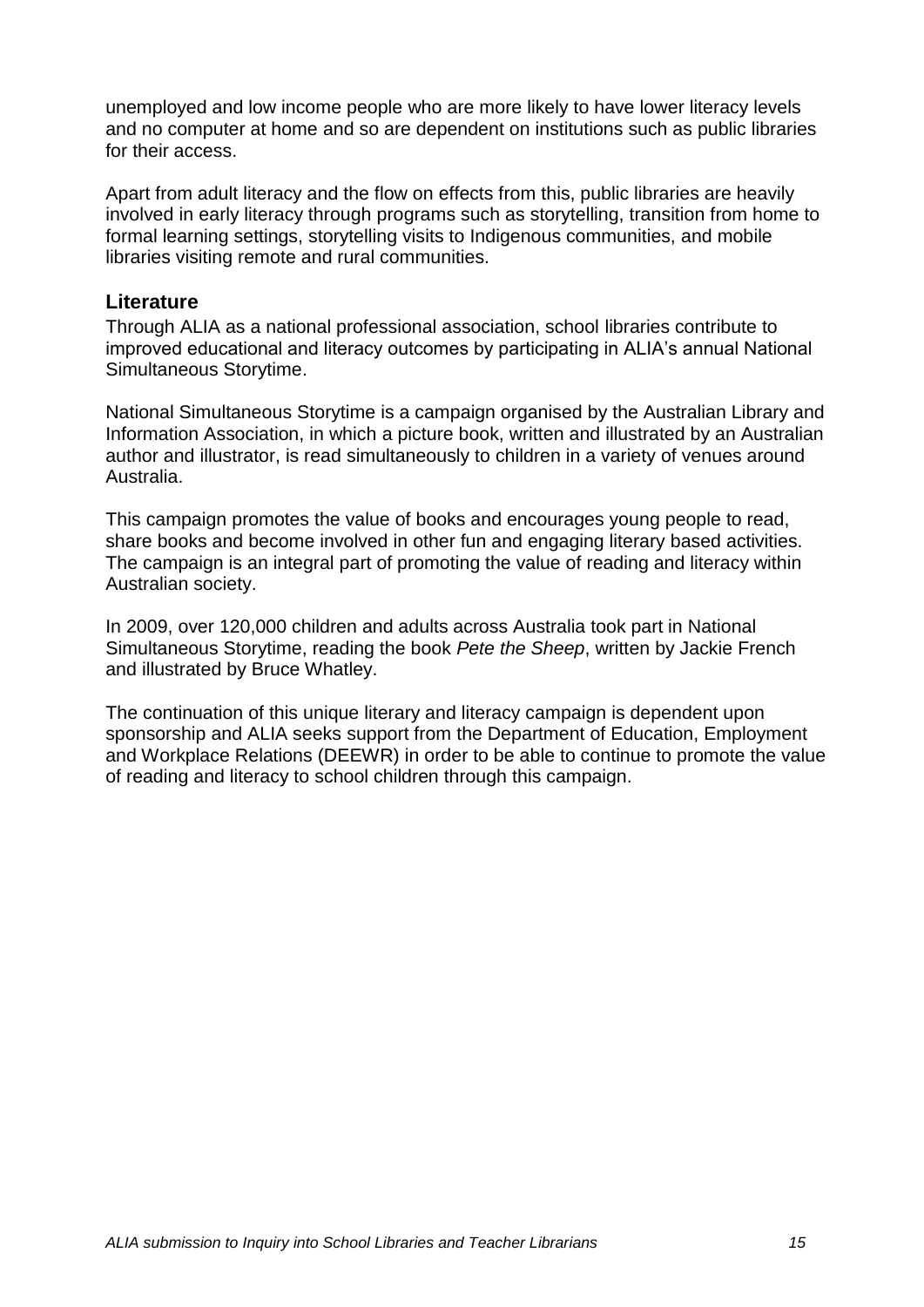## <span id="page-15-0"></span>*Term of Reference #3*

## **The factors influencing recruitment and development of school librarians**

Currently there is a shortage of qualified teacher librarians in schools across Australia. Teacher librarians are an aging population with serious issues associated with succession planning and sustainability.

ALIA and ASLA continue to work together to compile statistics and other relevant data. However, ongoing funding is required to undertake regular surveys in order to develop a more longitudinal perspective of the issues.

There are two main issues:

- a. people with teaching qualifications who wish to qualify as a teacher librarian
- b. qualified librarians who wish to undertake teaching qualifications.

There are only a few institutions which currently prepare teacher librarians in recognised Graduate Diploma and Masters Level courses. All courses are available only by distance education and are all at the graduate level. Usually a teaching qualification, sometimes with experience, is an entry prerequisite.

Opportunities and pathways for currently qualified librarians to undertake teaching qualifications should be a focus of research funded by the Department of Education, Employment and Workplace Relations (DEEWR) as a result of this Inquiry. ALIA and ASLA, as the national professional associations and as key stakeholders, would be able to make a significant contribution to these discussions. Programs to implement these alternative pathways would be promoted by both associations and would help with the shortage of qualified teacher librarians.

Scholarship or sponsorship programs would also assist some teachers or librarians who wish to retrain but who cannot afford to take a year or more off for study.

Many schools have libraries which are run by library technicians, and library officers or parents who are not qualified to provide the educational components. The reasons for this situation may include: insufficient funding, discretionary priorities in funding, and ignorance or unvalued policy about teacher librarians by state governments.

The ASLA/ALIA teacher librarian professional standards clearly indicates teacher librarians need to know about learning and teaching across curriculum areas and developmental levels, as well as have specialist knowledge of information, resources and technology associated in the school/education environment.

In a teacher librarian course as compared with a straight librarianship course, more emphasis is required on collection management of digital collections and their learning architecture - including content or learning management systems, IP rights and copyright, censorship, creative commons, multiple formats and delivery modes.

Teacher librarians need to know about current online cataloguing tools, the importance of federated searching methods and access to multiple thesauri in automated systems for information retrieval; the role of XML and metadata for systems integration and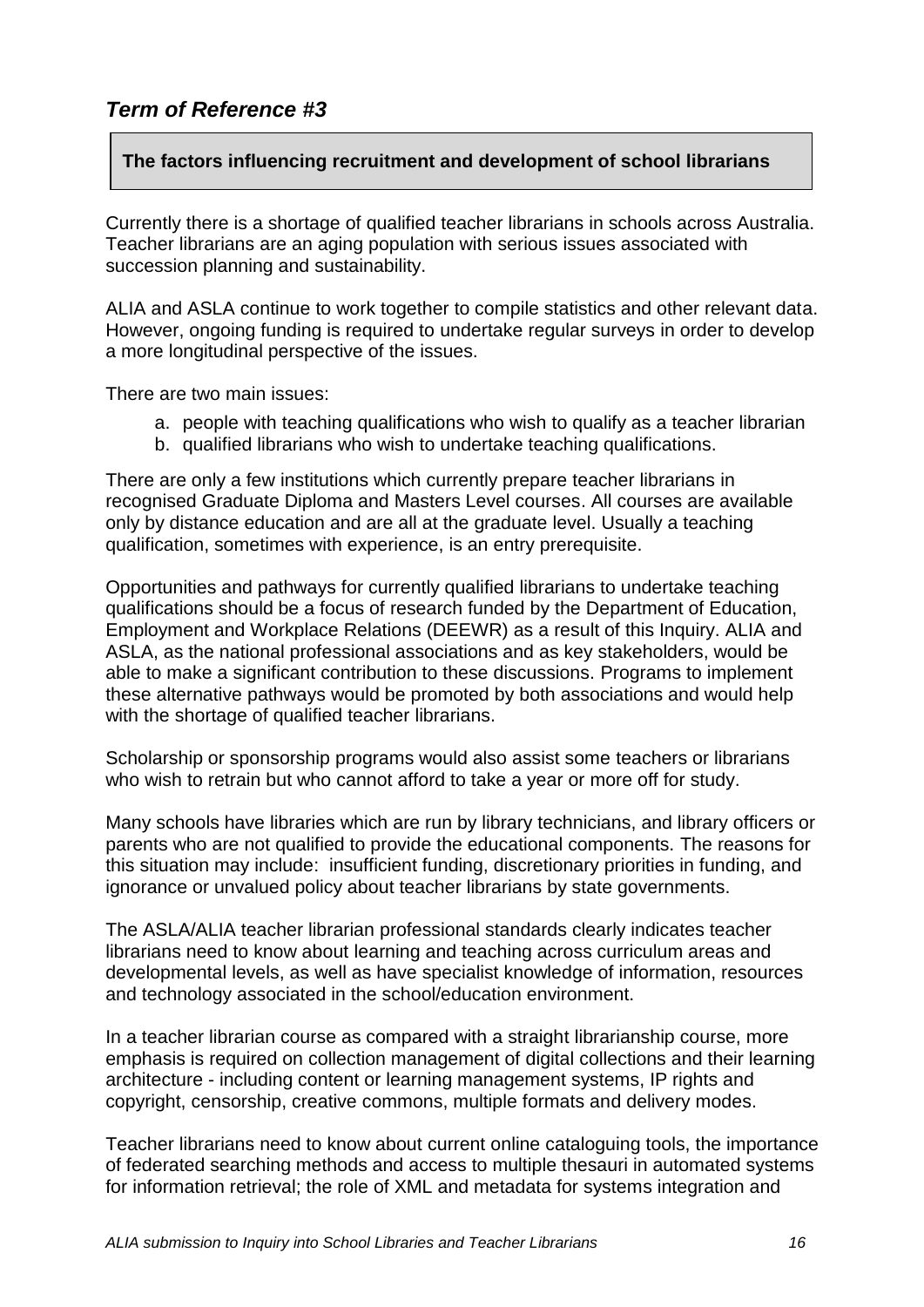relational database services; or the conversion and compatibility issues for legacy systems and open source applications. Teacher librarians may be the only staff member with conceptual understanding of the library catalogue within a school"s intranet. For example, teacher librarians may have to incorporate purchased catalogue records for video-on-demand delivered over the school"s IP by importing its associated metadata into the school"s learning management system.

## <span id="page-16-0"></span>**Library technicians, assistants and teacher aides**

A related issue is the employment of teacher aides in school libraries in the roles of library technicians and library assistants. The potential of school libraries would be enhanced by further training of teacher aides to fully qualify them as library technicians and library assistants. School libraries and teacher librarians would have a more professional support base which would lead to better outcomes.

## <span id="page-16-1"></span>**Recruitment**

ALIA and ASLA already commit substantial resources to careers advice and information, and career fairs. A national recruitment campaign is necessary to extend ALIA and ASLA"s efforts. This would be an integrated approach that would incorporate career fairs and resources for school career counsellors to target school leavers with clear pathways for retraining mature age teachers and librarians to become teacher librarians. Ideally this campaign would be implemented once alternative pathways for retraining have been discussed and negotiated, particularly for currently qualified librarians who wish to undertake teaching qualifications.

## <span id="page-16-2"></span>**Professional development**

Professional development is a shared responsibility between the teacher librarian, the employer and trainers to ensure that teacher librarians have the opportunities to develop and update skills and enhance services.

This is especially important in the current digital environment where new technologies are constantly being introduced, new online resources are available, and new opportunities in integrating technology and curriculum are being enabled. Changes in Australian education brought about in part by Federal Government policies such as the BER, DER and the Australian Curriculum also require school library staff to keep up-todate through professional development opportunities.

ALIA works collaboratively with educators, employers and training providers, practitioners and the community to identify and promote continuous improvement to ensure the library and information profession is recognised as strong, vibrant and above all responsive to clients' changing needs.

The Association has developed tools and resources such as the [ALIA PD scheme](http://www.alia.org.au/education/pd/scheme/) and formally recognises members who participate in the scheme.

The employer also has a responsibility to provide opportunities for ongoing learning through effective staff development programs. Educators and training providers also have a role in identifying training opportunities.

The ALIA Schools Group is active in organising professional development workshops and seminars. The topics addressed in these events are carefully planned in order to meet the needs of teacher librarians and to provide relevant coverage of current issues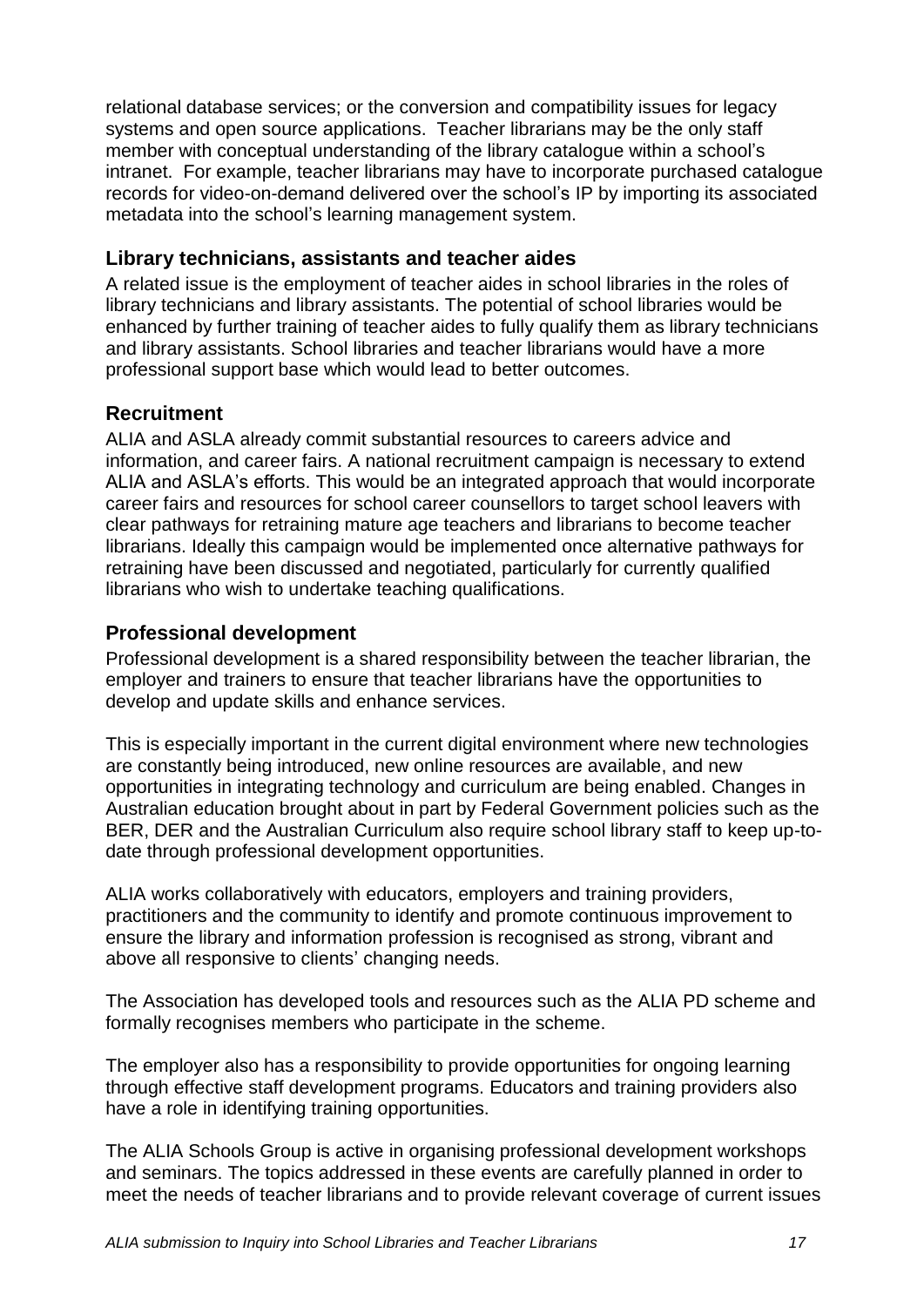and trends; for example, the implications of resourcing the Australian Curriculum will be the focus of a seminar later this year.

Additional funding is required to further develop professional development opportunities that align more closely with developments and changes in both pedagogy, curriculum and librarianship.

# <span id="page-17-0"></span>*Term of Reference #4*

**The role of different levels of government and local communities and other institutions in partnering with and supporting school librarians**

There are many bodies involved in supporting and partnering school libraries. They include:

- government agencies such as Education Services Australia
	- o established through the merger of Curriculum Corporation and Education.au Limited
	- o aim is to provide efficient education services to meet the future needs of all education sectors, particularly in relation to the implementation of national initiatives such as the National Curriculum and the Digital Education Revolution
	- $\circ$  the role of teacher librarians in relation to both of these national initiatives has been discussed earlier in this submission
- national schools database: SCIS (Schools Cataloguing Information Service)
	- o available now through Education Services Australia
	- o essential resource for school libraries
- telecommunications centres in rural and remote areas
	- o rural and remote areas may have fewer public or school library services and fewer internet access points to enable participation in the digital economy
- from primary to secondary to university education
	- $\circ$  for primary schools, the partner is the local secondary school and its library
	- $\circ$  for secondary schools, the partner is the university and its library
- university libraries
	- o universities are responsible for providing library services to the students who are the product of primary and secondary schools
	- o students who come to university with information literacy skills acquired during their primary and secondary education, achieve better outcomes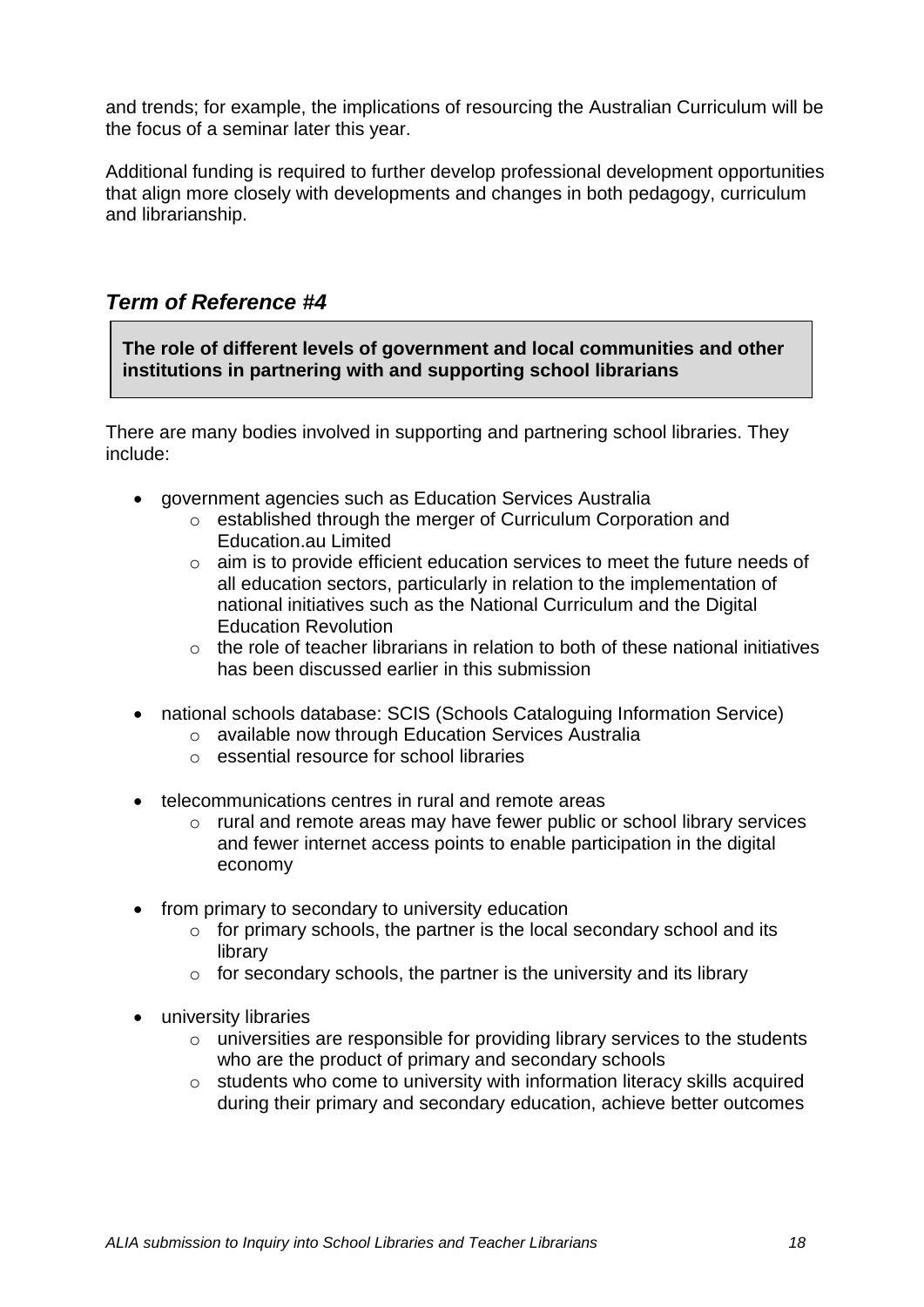- Universities Australia
	- $\circ$  one of their aims is to study the issues and needs of Australian universities and their relations with other education institutions, organisations and the community
- public libraries through partnerships with schools
	- $\circ$  Under the Term of Reference #2 earlier in this submission, the synergy with regards to literacy between school libraries and public libraries was discussed. Public libraries provide programs for early literacy, adult literacy, ESL, etc.
- industry partners and suppliers
	- o school libraries are their clients and they meet client needs through the supply of resources and online resources
	- o consortia deals to improve affordability for school libraries
	- o Superclubs Plus is a safe, actively protected, online social learning network for students aged 6-12 years; a consortia deal is necessary to extend coverage Australia wide
- National and State Libraries Australasia (NSLA)
	- o National Library of Australia and state libraries have a role in education and research, and the provision of online resources
	- $\circ$  'Inside a Dog' programs for schools through the Centre for Youth Literature, State Library of Victoria
- Electronic Resources Australia (ERA)
	- o a national licensing consortia that covers all Australian libraries and delivers quality online resources to support business, vocational, government, educational and community activities
- DEEWR
	- o supports school libraries and literacy through its National Literacy and Numeracy Week
	- o supports school libraries in their literacy activities through Smarter **Schools**
	- o supports school libraries and teacher librarians through this Inquiry into School Libraries and Teacher Librarians and through their recognition of the important role of school libraries and teacher librarians in supporting improved educational outcomes
- Federal Government departments dealing with literature, the digital economy, and social inclusion
	- o the Federal Government has a role in involving and coordinating stakeholders, including coordination across different Federal departments. An example is the issue of cybersafety where there are units in several departments which are running different programs
- cybersafety programs through ACMA and the Department of Broadband, Communications and the Digital Economy
	- o ALIA has worked with ACMA to produce a cybersafety guide for library staff (and a revision in 2009)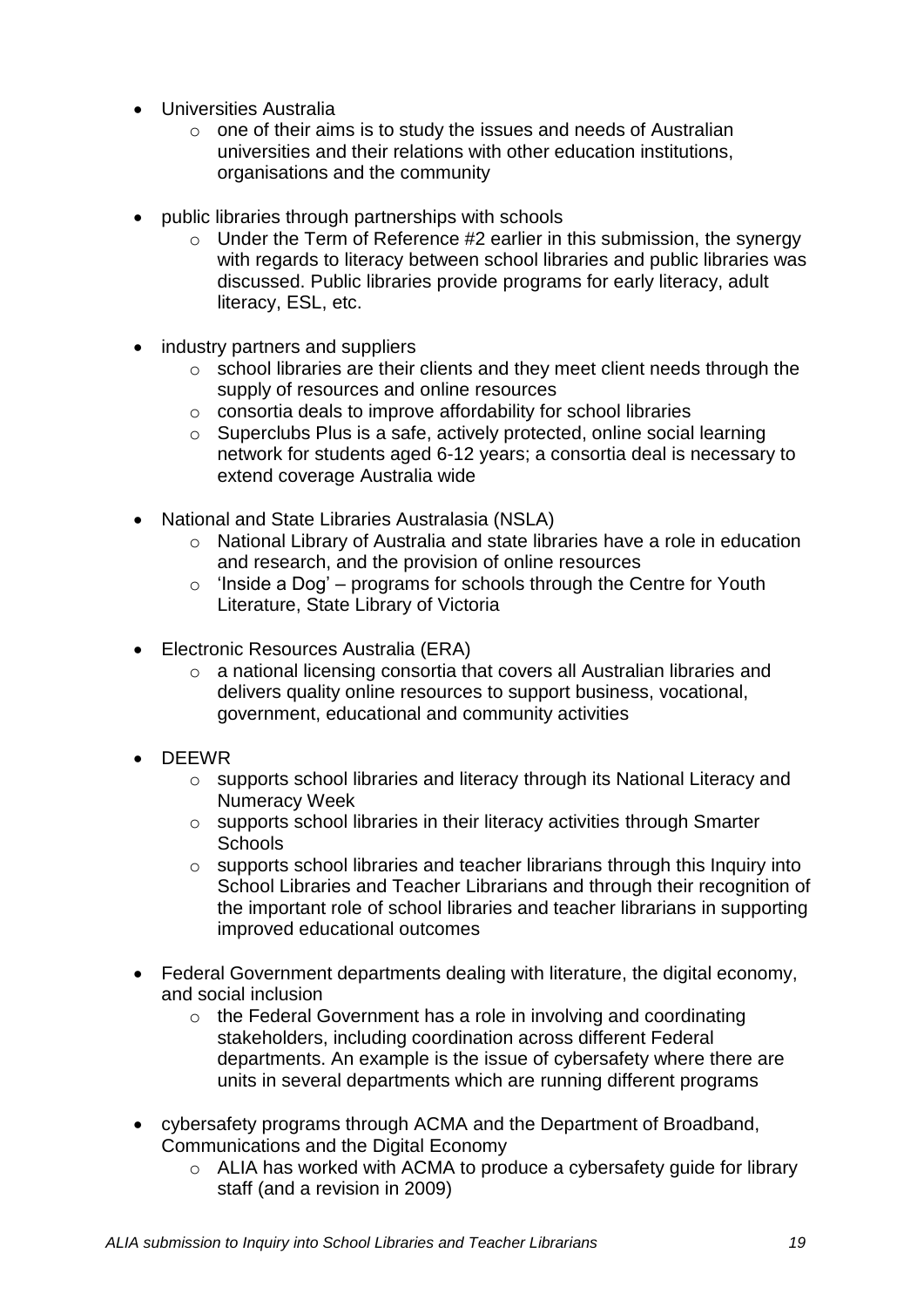- state curriculum support services
	- o source of support for school libraries
	- o varies from state to state
- COAG
	- $\circ$  COAG decisions concerning education, health, Closing the Gap, new technologies' impact on schools and school libraries
- Parents
	- o parents are concerned about improving literacy skills, boys" literacy, teaching children how to learn, cybersafety and cyberbullying, the role of the school library as a social hub for the school and wider community, support for families particularly those from lower socio-economic backgrounds, a well resourced library staffed by qualified teacher **librarians**
- Multicultural groups in the wider community
	- o they have an interest through schools" ESL programs and school library ESL resources

## <span id="page-19-0"></span>*Term of Reference #5*

**The impact and potential of digital technologies to enhance and support the roles of school libraries and librarians**

There are many issues relating to digital technologies in the school library environment. They include cybersafety, the implementation of the National Broadband Network, essential skills for the digital economy, digital literacy, information literacy, availability of quality online resources, and copyright and IP.

## <span id="page-19-1"></span>**Training and supporting teachers**

The Federal Government"s computers for students program does not include training for teachers or students.

In many schools, it is the teacher librarian who provides:

- specialist knowledge, support and professional development training for staff in how to use and embed digital technologies into curriculum
- resources about appropriate use of a wide range of digital resources and technologies, including cybersafety, cyberbullying, privacy, identity theft, etc
- access to a range of digital resources and delivery formats which support the development of high quality literacy programs in schools.

## <span id="page-19-2"></span>**Skills for the digital economy**

In a digital world, a thriving national and global culture, economy and democracy will best be advanced by people who are empowered to seek, evaluate, use and create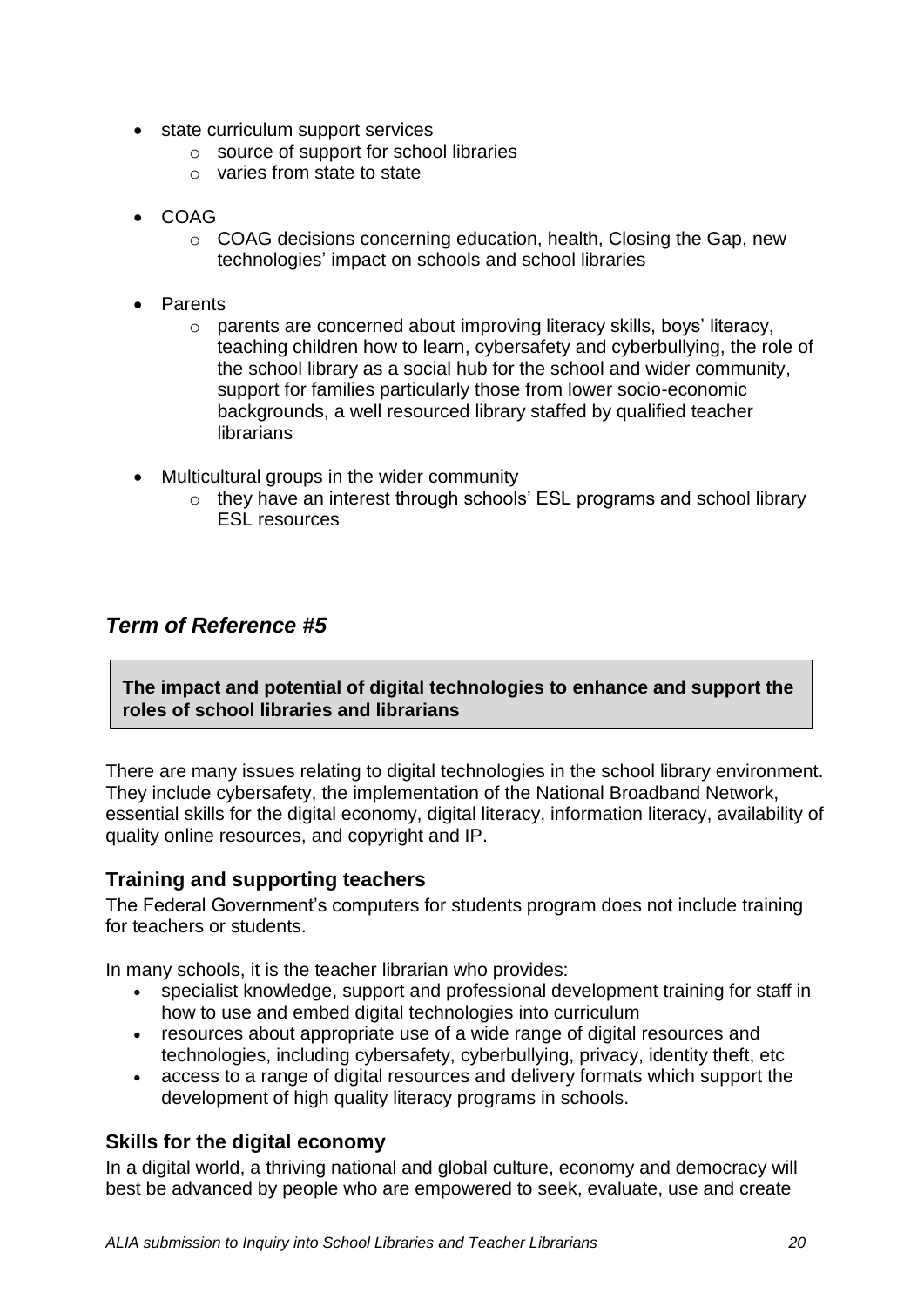information effectively to achieve their personal, social, occupational and educational goals.

## <span id="page-20-0"></span>**Social inclusion**

<span id="page-20-1"></span>Information literacy skills promote social inclusion and lifelong learning.

# **Cybersafety**

The Federal Government is very active in developing policies and programs to protect children in the online environment. School libraries are extremely valuable and crucial partners in facilitating the delivery of the content. Children need to be taught about appropriate use of a wide range of digital resources and technologies, including cybersafety, cyberbullying, privacy, identity theft, etc.

Parents are genuinely concerned about issues of cybersafety and their children. Schools and parents need to work closely to address this issue. In the school setting, teacher librarians are in the best position to provide this support and to facilitate the availability of this content across all years. School libraries are also the platform to facilitate professional development to teachers in this area.

## <span id="page-20-2"></span>**Access to quality online resources**

To be able to work effectively in the digital economy, Australians need access to quality information resources and services.

Electronic Resources Australia (ERA) is administered by the National Library of Australia as a not-for-profit Australian library consortium. The purpose of ERA is to enable Australian libraries to collaboratively purchase full-text electronic resources for their clients. ERA was developed in response to recommendation 9 of the Senate"s October 2003 report on *Libraries in the Online Environment*.

Through ERA"s cross-sectoral collaboration (national/state/territory, academic, specials, public, TAFE and school libraries), Australian libraries stand to achieve the greatest common good for all Australian library users. In an era of the internet and everexpanding electronic services, direct and immediate access to online information is fundamental to a well-informed, educated, economically competitive and democratic society.

It is necessary to develop a funding model and a cost structure to enable school libraries to have access to these full-text electronic resources. At present only a small number of schools can afford these resources and we recommend that the Government"s digital education program assist in funding these resources to support a quality outcome for students and teachers.

## <span id="page-20-3"></span>**National Broadband Network**

ALIA believes that, with its high usage of electronic information services and access points, the library and information sector is a major stakeholder in the national broadband strategy.

Schools and school libraries have a critical role in the development of skills for the digital economy. Teacher librarians have a great depth of expertise in providing access to electronic resources and services, embedding electronic resources content in the curriculum, and developing users' skills. Information literacy and ICT literacy skills are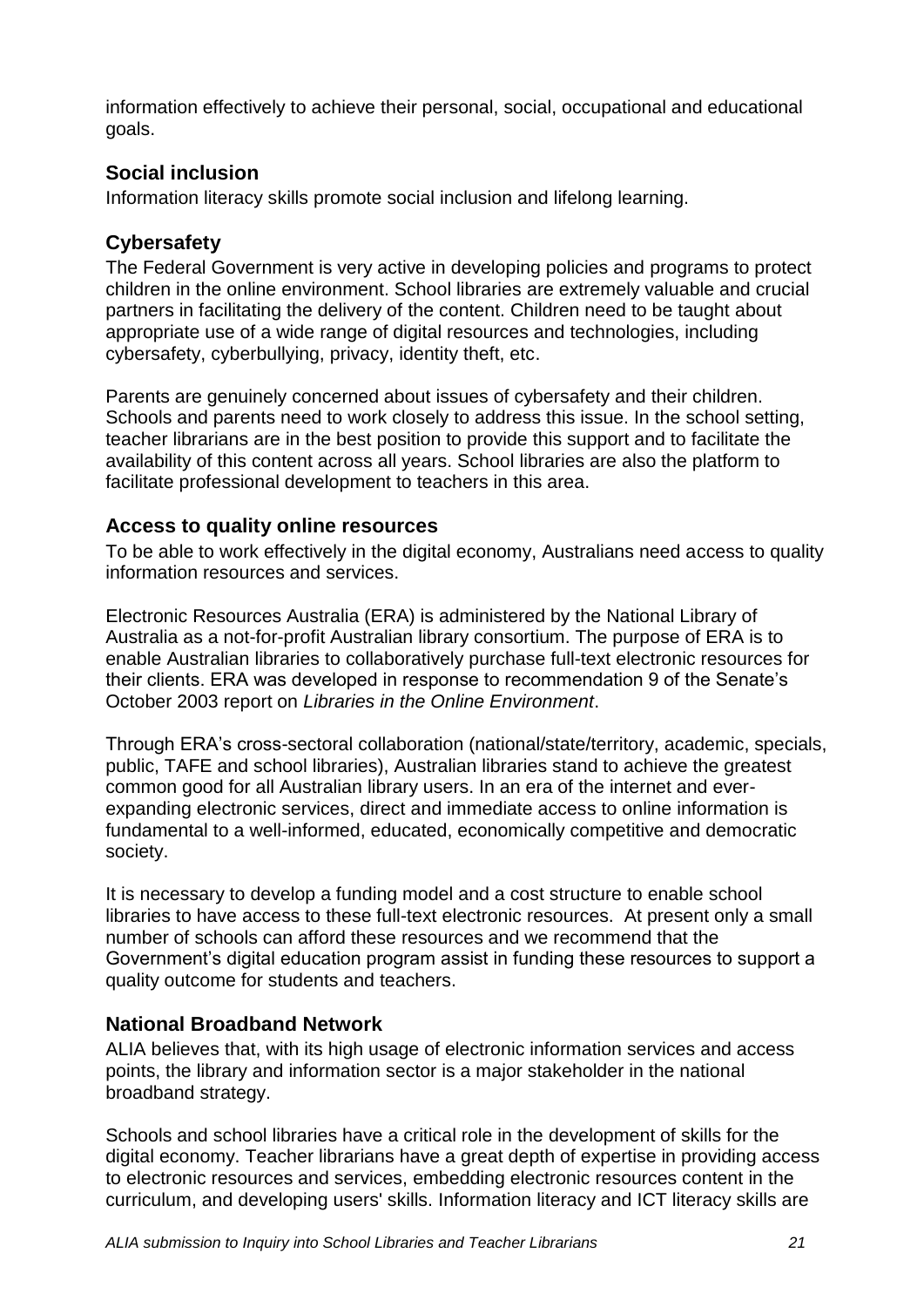essential for participation in the digital economy, and these skills are a key focus for teacher librarians.

## <span id="page-21-0"></span>**School libraries and teacher librarians = Smarter Schools**

The Department of Education, Employment and Workplace Relations (DEEWR) website states that the Australian Government is committed to an education system that pursues excellence for all Australian schools and where every child receives the highest quality education.

Major reform priorities set by the government include raising the quality of teaching in our schools, ensuring all students are benefitting from schooling, especially in disadvantaged communities, and improving literacy and numeracy outcomes.

In partnership with the states and territories, the Australian Government has entered into National Partnerships in the key areas of addressing disadvantage, supporting teachers, and improving literacy and numeracy.

These key areas exactly match the key contributions of school libraries and teacher librarians towards the goal of the highest quality education.

#### *Pursuing excellence*

There is much research evidence from the US, Canada, Britain and Australia that students attain higher levels of achievement when there is an adequately resourced school library staffed by a teacher librarian.

#### *Supporting teachers*

Teacher librarians support teachers in many ways including: resourcing the curriculum in collaboration with teachers, providing specialist knowledge to embed digital technologies into teaching the curriculum, training teacher staff in the use of information, and providing specialist support materials (curriculum statements, professional journals, research information, current awareness services, etc).

#### *Improving literacy outcomes*

Teacher librarians are instrumental in supporting the important goal of literacy. Schools with a qualified teacher librarian to select appropriate fiction and nonfiction resources, and to promote, design and coordinate literacy, literature, and information literacy programs across the school will improve literacy outcomes for all students. Literacy outcomes are also enhanced by teacher librarians who provide curriculum support and design resource-based learning programs.

#### *Addressing disadvantage*

Students from lower socio-economic groups often require assistance in attaining higher levels of information literacy and academic skills development. School libraries offer equitable access to all students and provide resources to meet the specific needs of their school community.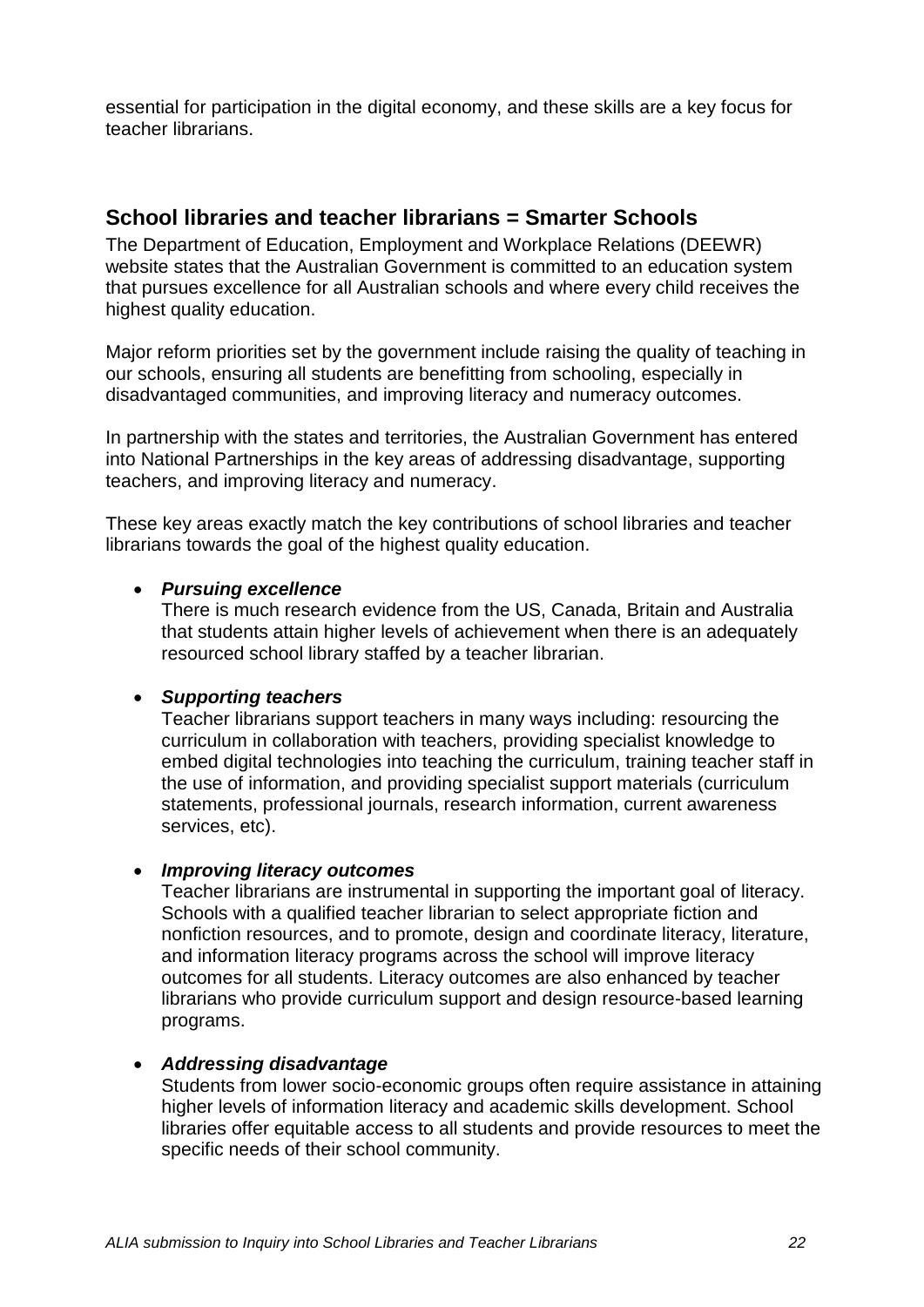See *Case study: Rural ('very remote') NSW school* for an insight into the difference a school library with a qualified teacher librarian could make for a disadvantaged school. The Government"s policy seeks to improve educational outcomes for Indigenous students – facilitating programs for placement of teacher librarians in remote or rural schools such as the one in this case study would immediately improve literacy and therefore educational outcomes.

# <span id="page-22-0"></span>**The establishment of a school library unit within DEEWR**

Considering the close alignment of the goals of Smarter Schools with the role of school libraries and teacher librarians, ALIA recommends the establishment of a school library unit within the Smarter Schools program. The unit would initially serve to coordinate the implementation of the recommendations of this Inquiry in collaboration with ALIA and ASLA. The unit could also facilitate effective communication and the establishment of links between various levels of government and other institutions when supporting school communities.

# <span id="page-22-1"></span>**Working together to achieve the Federal Government agenda**

ALIA is a major stakeholder in the library and information sector representing all libraries including school libraries and teacher librarians.

ALIA has contributed to the Federal Government agenda in the areas of: supporting educational standards and professional development, social inclusion, democracy and citizenship, literacy, and cybersafety. ALIA provides submissions to government inquiries thereby contributing vital expert and evidence-based advice. ALIA"s contribution leads to greater effectiveness of the government in the development of more informed public policy.

To maximise improved educational and social outcomes for young Australians, ALIA and ASLA should be represented on committees and programs for all issues impacting on school libraries and teacher librarians. These issues include: literacy, reading, Indigenous education, information literacy and digital literacy.

# <span id="page-22-2"></span>**Recommendations**

ALIA recommends:

- 1. that the Department of Education, Employment and Workplace Relations (DEEWR) work with ALIA and ASLA, the national professional bodies and major stakeholders in school libraries, on the implementation of this Inquiry"s recommendations and on all issues relating to school libraries and teacher librarians, improving literacy outcomes, and cybersafety education
- 2. funding for research in school libraries to cover statistics, standards for resourcing and staffing, best practice, and resources for the school library community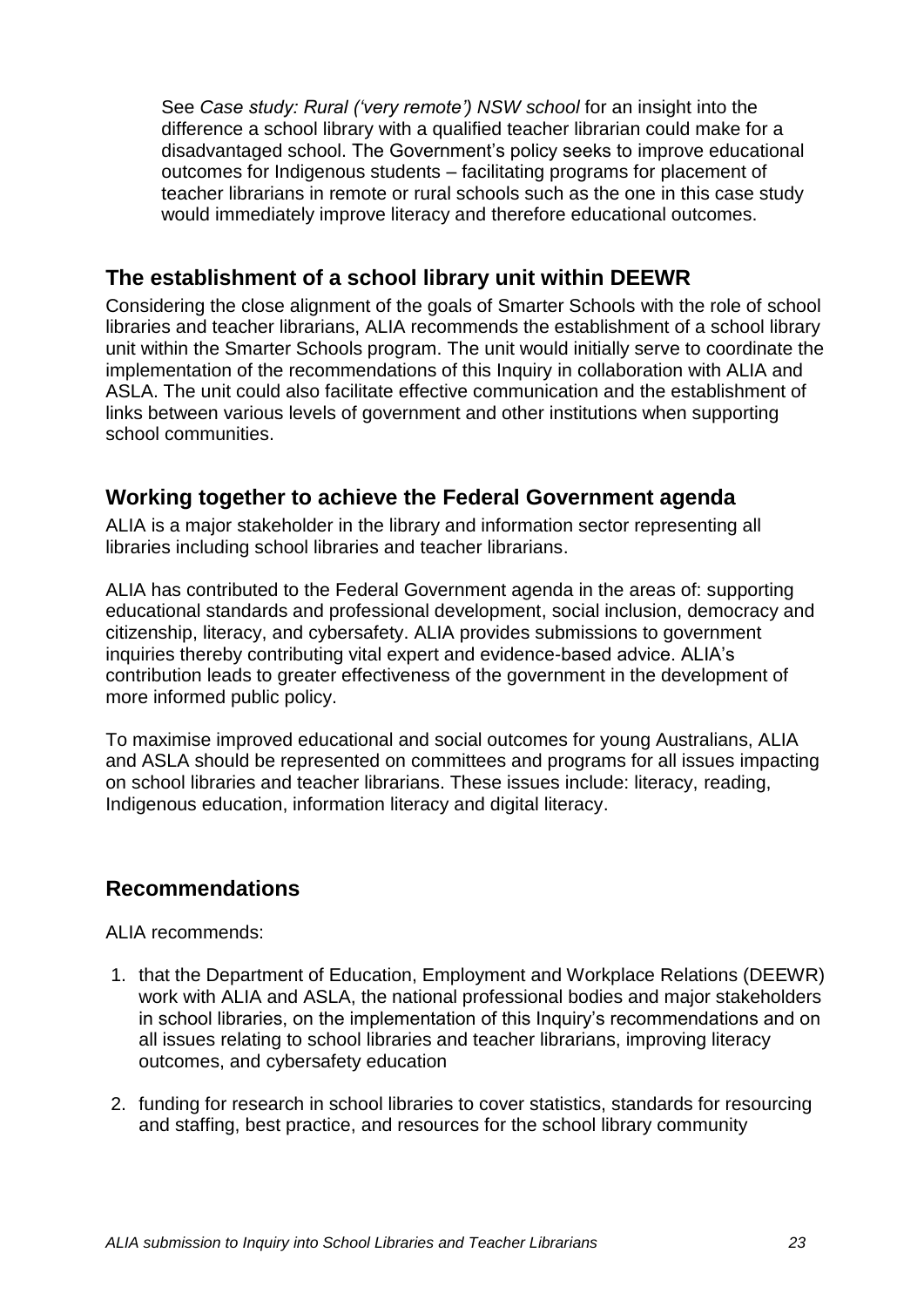- 3. provision of additional data about school libraries from the Building the Education Revolution (BER) so that ALIA can contribute to further discussions relating to impact
- 4. the establishment of a unit within the Department of Education, Employment and Workplace Relations (DEEWR) to implement the recommendations of this Inquiry, possibly within the Smarter Schools initiative.
- 5. the development of a new funding model to ensure that there is a teacher librarian in every school
- 6. support for professional development opportunities for teacher librarians and other school library staff
- 7. that the Department of Education, Employment & Workplace Relations (DEEWR) supports and funds a marketing campaign to recruit currently qualified teaching and librarianship graduates into teacher librarianship
- 8. increase teacher librarian educational options and pathways in universities
- 9. the development of a national information literacy curriculum as part of the Australian Curriculum
- 10. that the Australian library and information sector, and in particular school libraries, is recognised as a major stakeholder in providing vital infrastructure and skills for Australia"s digital future and in particular, for the implementation of the National Broadband Network
- 11. a new federally-funded model to provide access to online resources available through Electronic Resources Australia (ERA) at an affordable price for school libraries
- 12. the development of an integrated model of school library support for rural and remote areas to include recruitment and professional development
- 13. that the Department of Education, Employment and Workplace Relations (DEEWR) work with major stakeholders like ALIA to determine impacts of the Digital Education Revolution (DER) and to develop programs in relation to digital literacy and access
- 14. that the Department of Education, Employment and Workplace Relations (DEEWR) involve ALIA and school libraries as stakeholders in addressing the issue of Indigenous literacy
- 15. that the Department of Education, Employment and Workplace Relations (DEEWR) supports ALIA's national literacy and literary campaign, National Simultaneous Storytime
- 16. that the Department of Education, Employment and Workplace Relations (DEEWR) supports ALIA's initiative of a National Year of Reading in 2012; this initiative aligns with the Department's goal of improved educational and community outcomes by joining together the many reading and literacy initiatives already happening in Australia.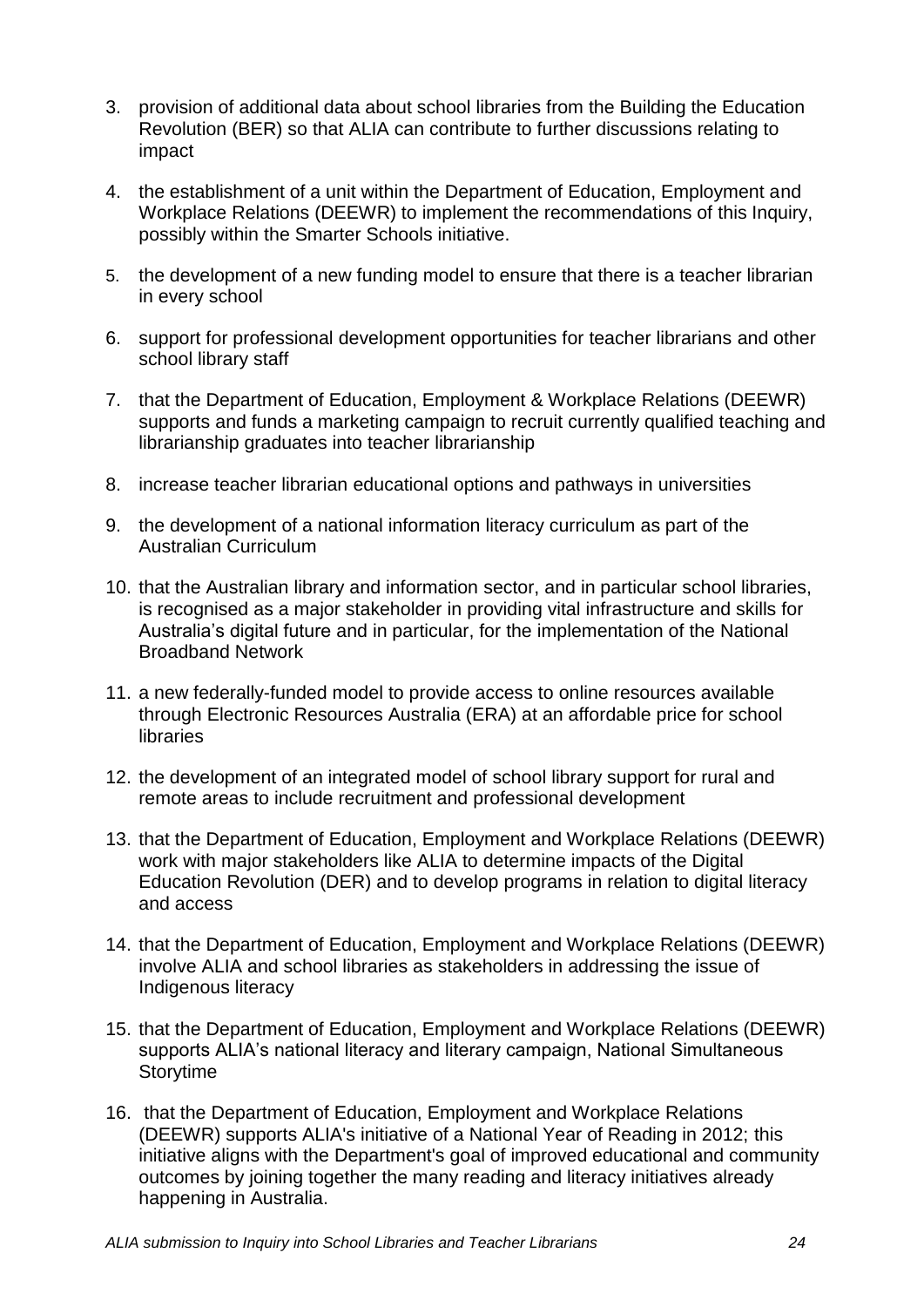# **Conclusion**

<span id="page-24-0"></span>The key principle in this submission is that there should be a teacher librarian in every Australian school in order to achieve the best educational and social outcomes for all young Australians, and to ensure their lifelong participation in the Australian economy, culture and society.

The key issues include:

- School libraries staffed by teacher librarians are critical for higher levels of student achievement
- School libraries with qualified teacher librarians inspire and support literacy and reading
- Teacher librarians have an important role in teaching teaching information and digital literacy skills and partnering with teachers to resource, enrich and expand the curriculum
- Teacher librarians facilitate the effective participation of students in the areas of cybersafety, cyberbullying, identity theft, privacy, etc.
- School libraries and teacher librarians are leading the way for technology use in schools and in the curriculum
- School libraries are the social hub of the school and are safe supervised places.

The role of school information services and teacher librarians are key factors in the improved delivery of curriculum outcomes, attainment of the goals of education, promotion of literacy and reading, information literacy, technology use in schools and the curriculum, and lifelong learning.

Having access to a well resourced school library and the services of a fully trained and qualified teacher librarian is the right of every student in an Australian school. The provision of the school library facility and the employment of a qualified teacher librarian in every school is the responsibility of the federal and state governments of Australia, and is in the national interest.

# **Submitted by:**

Sue Hutley Executive Director Australian Library and Information Association 9-11 Napier Close, Deakin ACT 2600 [sue.hutley@alia.org.au](mailto:sue.hutley@alia.org.au) ph 02 6215 8215 mob 0412 764 922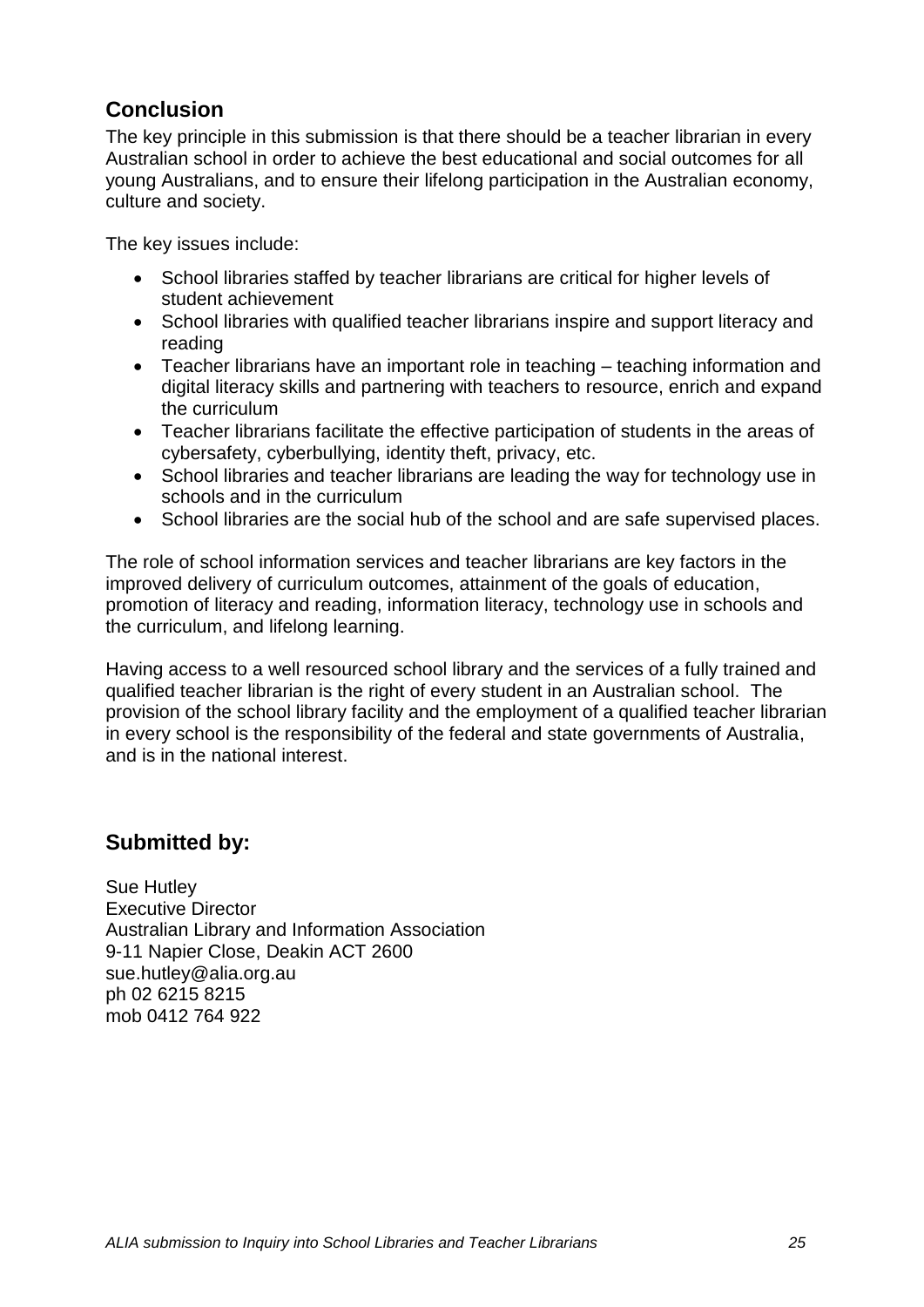# <span id="page-25-0"></span>**APPENDIX 1: Case studies**

## *Case study 1: Santa Maria College*

| Type of school:               | <b>Catholic Secondary Girls 7-12</b>                                      |
|-------------------------------|---------------------------------------------------------------------------|
| <b>Location:</b>              | Inner city Melbourne (Northcote, Victoria)                                |
| <b>School population: 940</b> |                                                                           |
| <b>Staffing:</b>              | 3 full time teacher qualified librarians + 2.2 EFT library<br>technicians |
| <b>Multicultural:</b>         | 54 different nationalities                                                |
| Library seating:              | 116                                                                       |
|                               | Number of computers available to students in library:                     |
|                               | 29 desktops and 14 laptops (35 in total)                                  |

#### **Information Literacy Program**

The Information Literacy Program at Santa Maria is an important feature of the learning culture of the College. The Program involves Library staff and subject teachers planning, teaching and evaluating units of work for students in Years 7 to 10.

As a result of this cooperation, research assignments are developed to:

- Introduce and reinforce the skills involved in the six steps of the *Information Process.*
- Support students as they explore the content matter of the various subjects.

Through completing these research assignments, the students consolidate and extend their information literacy skills.

#### **Progress during Year 7 and Year 8 2009**

Library staff members tracked the students" progress in Years 7 and 8 by collecting and analyzing data from an Information Literacy Survey that was developed in-house. Table 1 below shows the results of the two surveys completed by the Year 7, 2009 students in Term 1 and Term 4.



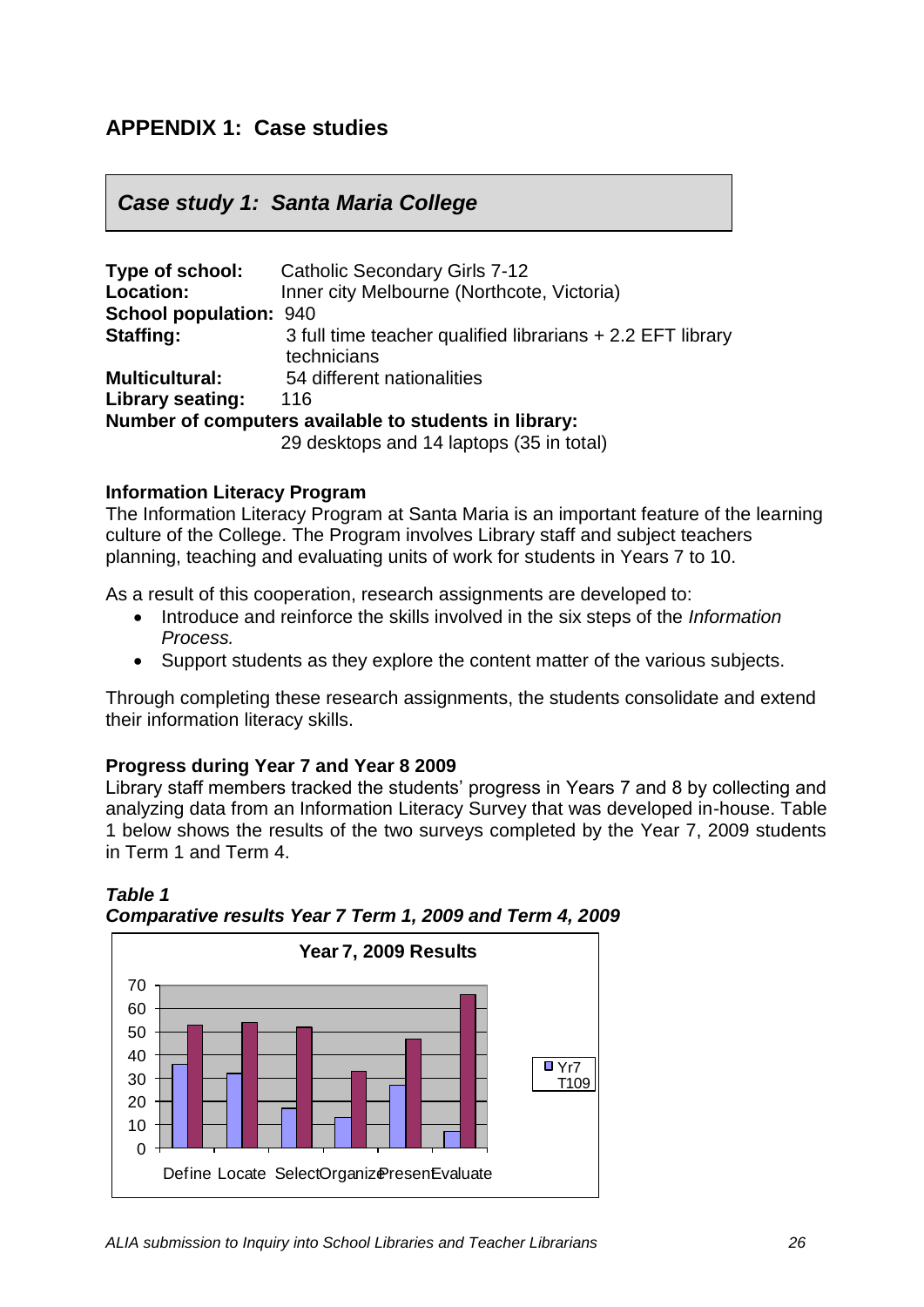This table shows an improvement in all six steps of the Information Process: define, locate, select, organize, present, evaluate. The improvement in the select and evaluate steps is of particular note: select relates to the development of notetaking skills and evaluate refers to the ability to reflect on learning that has taken place.

For Year 8, 2009, the data showed an overall improvement of 23% in skills between the first survey completed as Year 7 students in February 2008 and the third survey completed as Year 8 students in November 2009.

#### **Progress during Year 9, 2009**

All students in Year 9 completed the Santa Maria College Library Services and Program Evaluation Survey in November. The survey, which was developed by researchers from Rutgers University in the United States, consists of 48 Help Statements about the various ways in which effective school libraries help students to learn. Students assign Help Ratings to each Statement that range from Most Helpful to Not Helpful.

The surveys were completed electronically via the College portal. The data in Table 2 below came from the students' ratings of the help provided by the Santa Maria College Library Information Literacy Program.

Through these evaluations, the Library is able to demonstrate its value to student learning, especially the progress of students towards independent learning.

#### *Table 2 Online survey results 2009*

| <b>Survey Help Statements</b>                                                  | Total % |
|--------------------------------------------------------------------------------|---------|
| The school library has helped me know the different steps in finding and       | 99%     |
| using information.                                                             |         |
| The school library has helped students know how to use the different kinds of  | 99%     |
| information sources (such as books, magazines, CDs, websites, videos).         |         |
| The school library has helped students put all the ideas together for their    | 98%     |
| topics.                                                                        |         |
| The school library has helped students work out the main ideas in the          | 98%     |
| information they find.                                                         |         |
| The school library has helped students get the first facts about their topics. | 97%     |
| The school library has helped students learn more facts about their topics.    | 97%     |
| The school library has helped students when they do not understand some        | 97%     |
| things they learn about.                                                       |         |
| The school library has helped me work out the questions for the topics I am    | 97%     |
| working on.                                                                    |         |
| The school library has helped me find different sources of information for my  | 97%     |
| topics (such as books, magazines, CDs, websites, videos).                      |         |
| Computers in the school library have helped students do their schoolwork       | 97%     |
| better.                                                                        |         |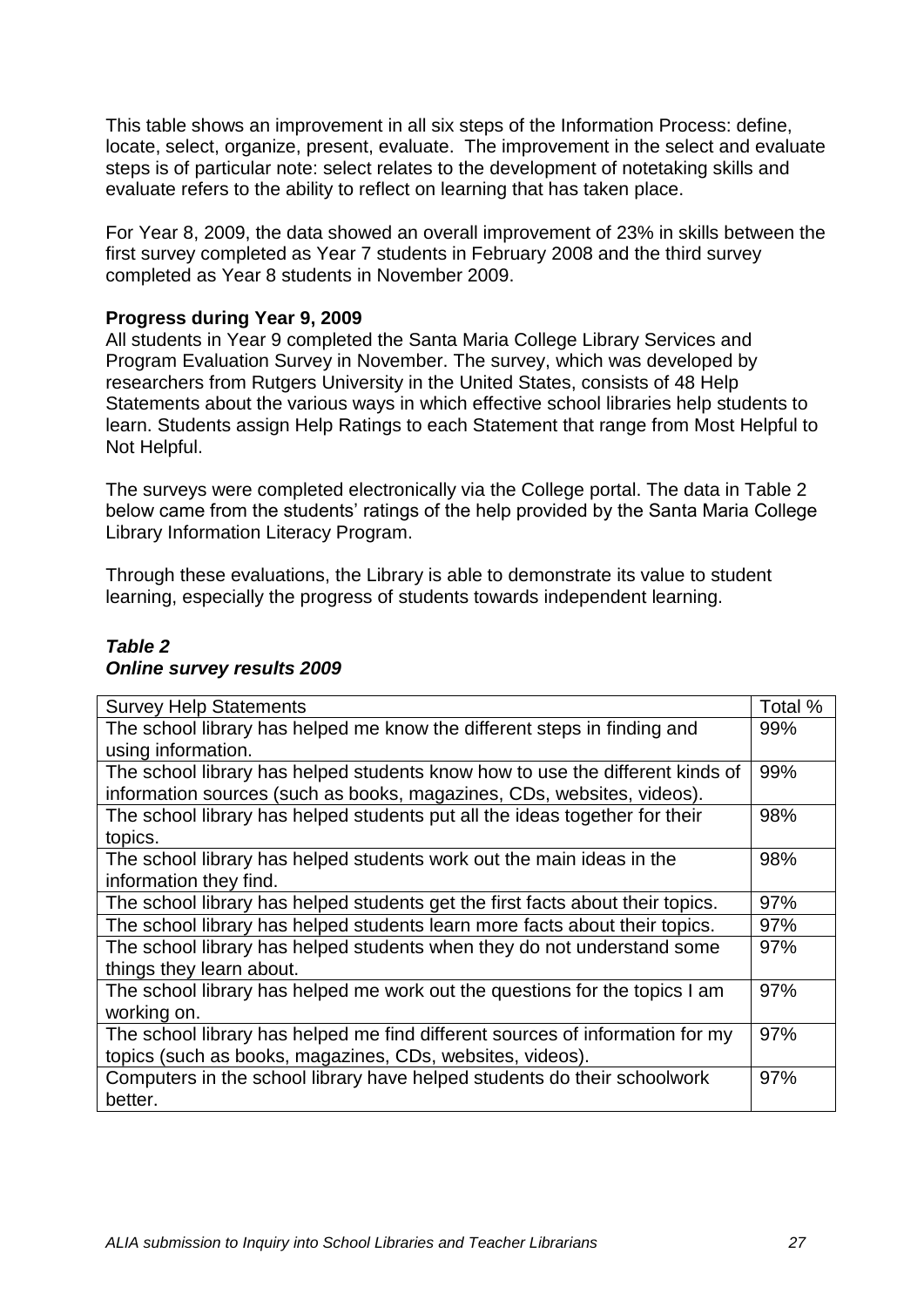# *Case study 2: St Michael's Catholic Primary School*

| Type of school:       | Catholic Primary School - Prep - Year 6                                                   |
|-----------------------|-------------------------------------------------------------------------------------------|
| <b>Location:</b>      | North Melbourne                                                                           |
|                       | <b>School population:</b> 127 children Prep – year 6 (77 families claim EMA)              |
| Staffing:             | .4 qualified teacher librarian (2 days per week) $+ 2$ hours per week<br>volunteer parent |
| <b>Multicultural:</b> | 101 children English as a second language                                                 |
| <b>Collection:</b>    | 8,500 items (includes books, multimedia, curriculum, maths<br>equipment)                  |

The role of the teacher librarian at St Michael"s is very diverse. It includes a 6 hour teaching component, overseeing the development of the collection and the central resource management of all school resources. The central resource management of all resources enables the budget to be allocated to areas of need and has allowed the school to build up the resources over time. It also ensures there is equity of access to the resources of the school at all times.

The teacher librarian is required to resource the curriculum needs of the classroom teachers and the recreational reading needs of the students. There is also a great need to support both teachers and students in developing information literacy skills and to support parents in the use of online resources and selecting books for their children.

The library program for the year P-6 students is focussed on 3 key areas: literature, information skills and book/resource selection. As many of our students only access books from the school library enhancing their knowledge of authors, genres and literary gems. Promotion of reading through running Book Raps, the Book Week festival and regular children author/illustrator visits is vital. So too is linking up with the classroom teachers program (opportunities to link in with the teachers planning time is essential for this to happen), in particular the Integrated Curriculum units to teach the students information literacy skills.

The school community highly values the library as a resource and a place where children learn about books and can learn valuable skills to enable effective use of the many online resources they have access. More importantly, they learn the skills to be discerning about which resources can best help them now and in the future.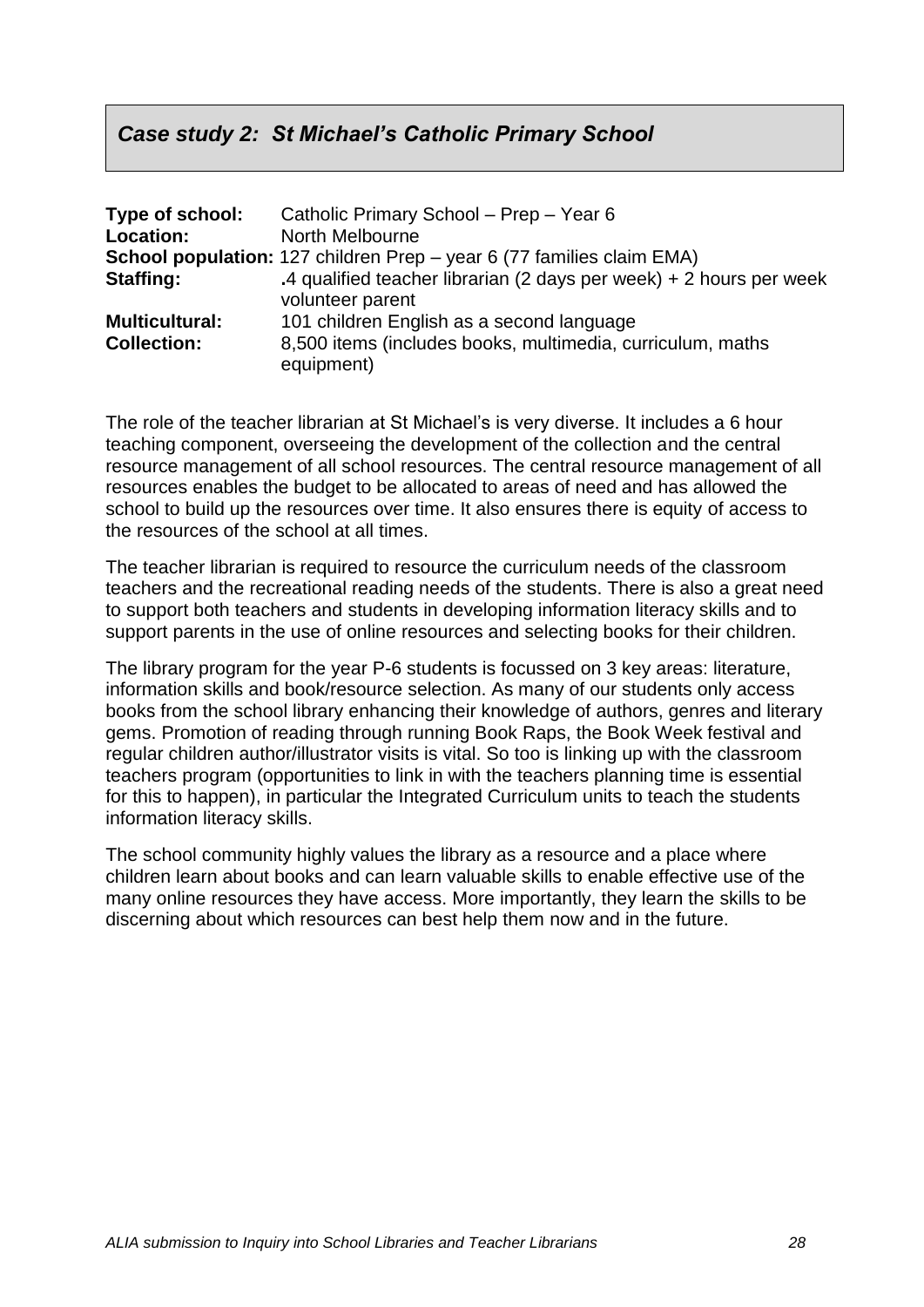# *Case study 3: Presbyterian Ladies' College (PLC) Melbourne*

PLC is a P-12 independent girls' school situated in the eastern suburbs of Melbourne with a student population of approximately 1500 students.

Library Services at PLC consists of the Junior Library, Senior Library, Audio-Visual Department and Archives. Staffing of these areas consists of 5 teacher-librarians, 2 Librarians, 6 technicians and 1 staff member who acts as Heritage Manager.

PLC Library Services demonstrates teacher librarian best practice in the following ways:

- Resource provision within the context of a school environment supporting the teaching and learning needs of staff and students.
- Access to resources in a wide variety of formats in order to cater for differentiated learning styles.
- **Information Literacy skills instruction in collaboration with classroom teachers** within the context of research topics.
- Curriculum support curriculum mapping or research topics combined with information skills expected at each year level.
- **Informed and current knowledge of new technologies and implementation of** these technologies where relevant. Use of Web 2.0 technologies such as blogs and wikis in a learning context.
- **Educating students to become discerning digital citizens.**
- Management and development of a virtual presence in resource provision.
- **Professional development of staff in the use of online resources, new** technologies and all library services.
- **Indepth and current knowledge of literature both for curriculum needs and** recreational reading.

# *Case study 4: Rural ('very remote') N.S.W. school*

| Type of school:  | Government - Pre-school to Year 12                                 |
|------------------|--------------------------------------------------------------------|
| <b>Location:</b> | Rural NSW – classed as very remote and disadvantaged               |
|                  | <b>School population:</b> 138 children – 99% Indigenous            |
| <b>Staffing:</b> |                                                                    |
|                  | (without a teacher librarian or library technician since mid 2009) |

#### **Budget:**

This is a case study of a central school in rural N.S.W. It is in a rural town of approximately 630 people, which is 200 km from the nearest regional centre. The school has 138 students with 99% of them being indigenous. The location is classed as "Very Remote" and the school is listed as disadvantaged.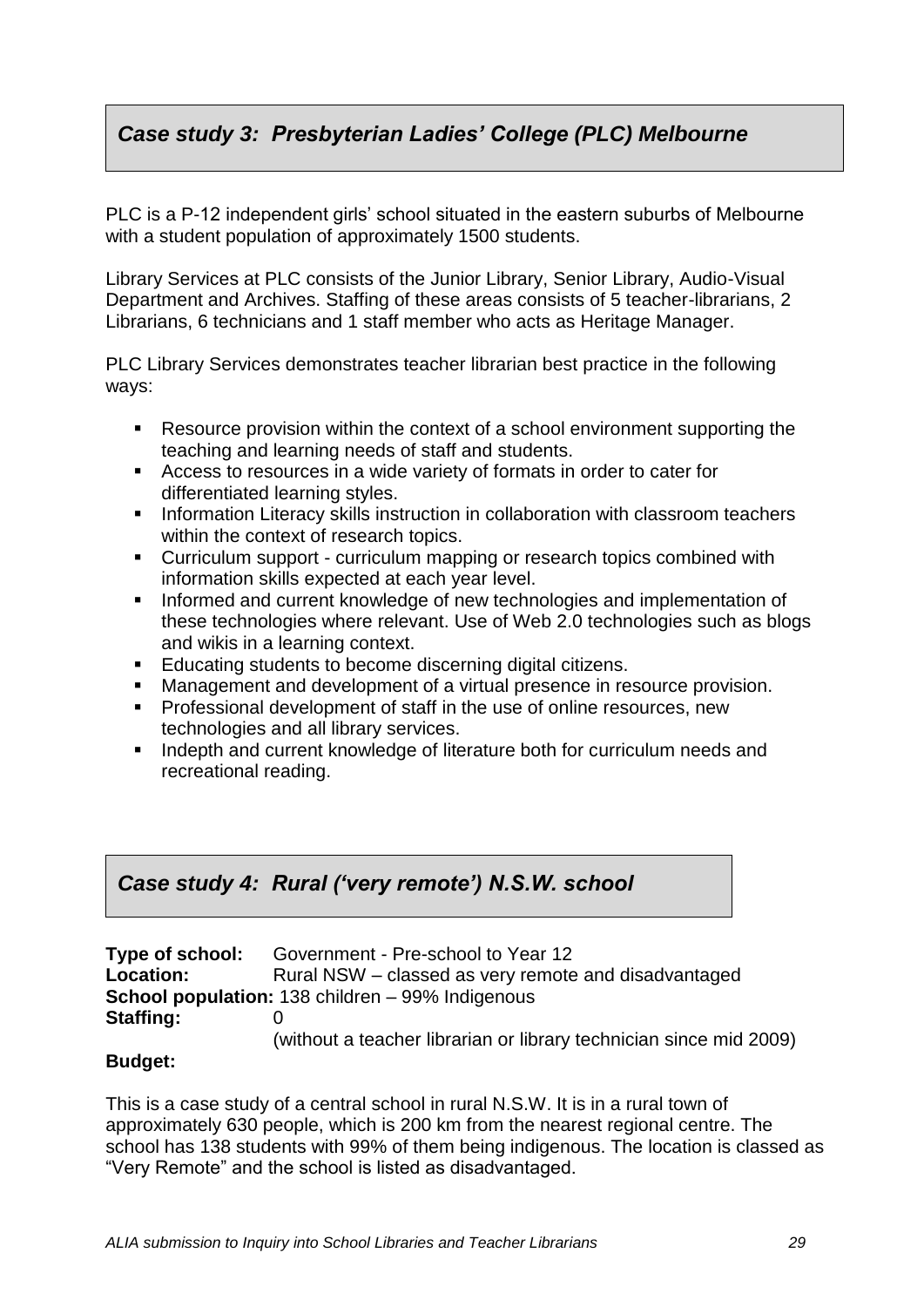The teacher working in the library as a teacher librarian during 2009 was a temporary first year out PE teacher without specialist library training. The library collection was in need of upgrading, and the "teacher librarian" began a weeding process in mid 2009. She then left the school a few months later (when her temporary funding ran out) without finishing the weeding, or ordering replacement material. There was also a large backlog of new and needed teacher resources, and the existing teacher resources were left uncatalogued and scattered in several locations.

None of the remaining staff had library training and the library fell into disuse and was closed. Students had no access to the collection. One of the school clerical assistants was interested in restoring the library to a usable condition, but lacked the skills and training to do so.

The school has been participating in career development programs with the primary health care team at a University Department of Rural Health located at the regional centre. One of the University staff involved was a trained librarian (although not working in a library at the time). With the assistance of this librarian, the school clerical assistant has received some very basic training and has commenced work on the collection (although the school library still remains closed as of April 2010). Further training on an informal basis is being arranged with schools in the regional centre. Strategies for the cataloguing, housing and updating of teacher resources are being investigated.

A teacher librarian has not been appointed, and there seems little prospect of this happening in the near future. A temporary teacher, appointed from May 2010, has shown some interest in the library situation, but is not a trained teacher librarian, and is only funded on a term-by-term basis.

Information literacy skills are not being taught in the school, and lack of access to the library greatly inhibits the ability of the students to complete assignments. At the last census, only 27% of households in the town identified as having any internet access, and there is no public library, meaning that alternative sources of information are unreliable at best.

The case highlights a number of areas of policy concern:

- Workforce issues are crucial in remote areas. These areas are often perceived as unattractive, and recruiting staff is difficult (for several months in 2008, the school also had no member of staff specialising in mathematics).
- Central schools are often seen as a low priority for allocation of specialist teacher librarians (or other specialist teachers).
- School staff often cover other areas in a caretaker role. There is little formal support or training for staff in remote areas forced to be caretaker librarians.
- School libraries are often crucial in rural communities (and sometimes perform the dual function of also housing the public library). Where internet provision is still unreliable, and there is no (or a very-part time) public library, the school library can be the sole outlet for teaching information literacy skills. The skills of a trained teacher librarian are crucial in these situations, but, in comparatively small rural schools, appointment of a teacher librarian is often considered a low priority by educational authorities.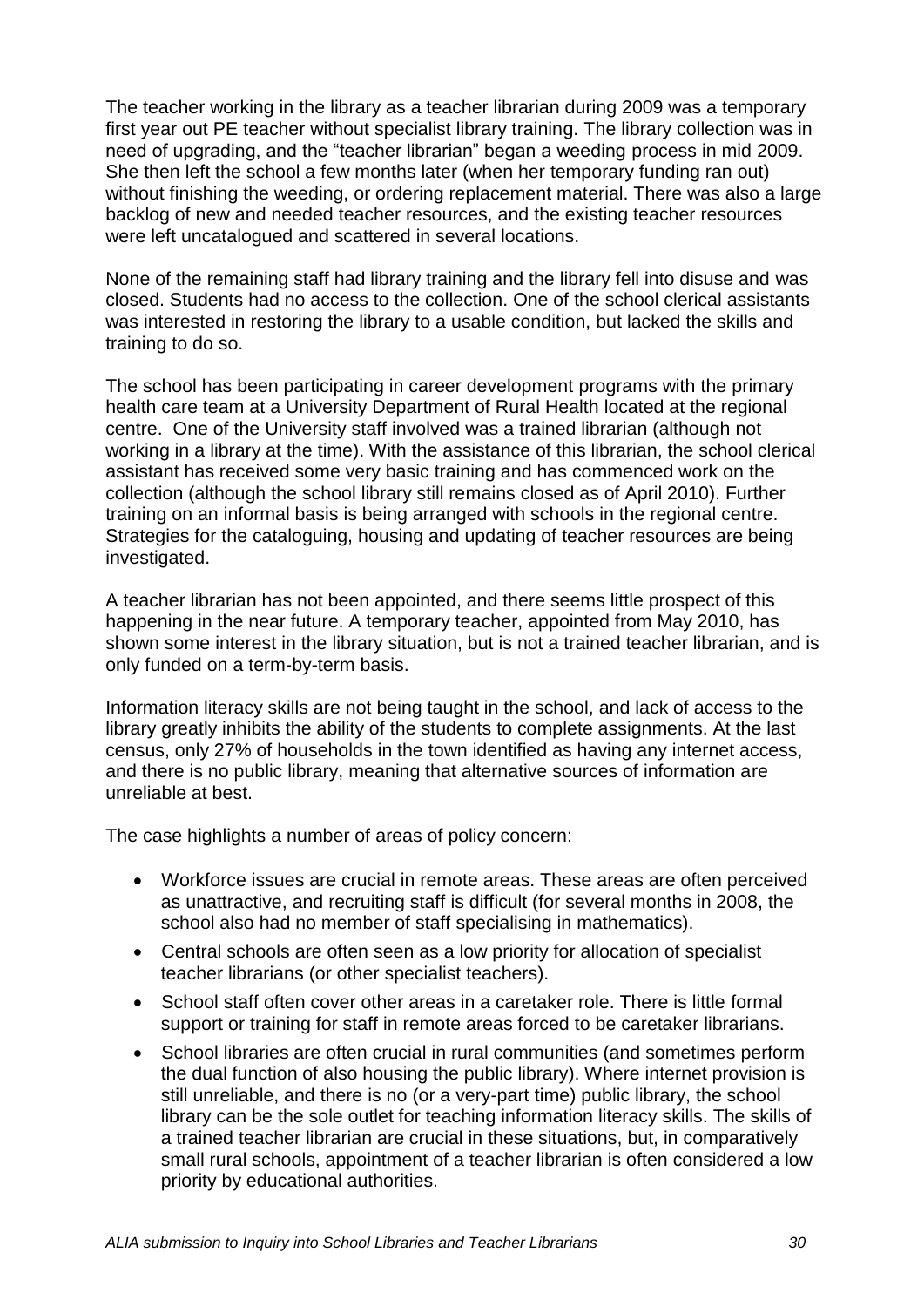- Schools in remote areas and especially, in remote indigenous communities, often have lower levels then average of literacy and numeracy, and the school library is very important in efforts to "close the educational gap". There needs to be staffing strategies which ensure continuity of school library staff in such communities, and to ensure that such staff have the skills to address the information literacy problems with which they are presented.
- School librarians have an important role in the provision, organisation and assessment of teacher resources. If this function is not fulfilled, then there is a flow-on effect which negatively impacts in all aspects of the teaching program. In rural schools with small resource budget, effective use of the limited financial resources is crucial.
- Education policy has a heavy emphasis on upgrading school facilities and buildings. Library resources and appropriate staffing are equally important if educational outcomes are to be achieved.
- The Closing the Gap strategy aims to reduce Indigenous disadvantage with respect to life expectancy, child mortality, access to early childhood education, educational achievement and employment outcomes. This can only be achieved if there is equal access to educational facilities and information literacy. A school staffing policy which denies remote and indigenous communities the benefits of trained school library professionals is a policy which will ensure the Gap in education will never be closed.

# *Case study 5: Private religious school*

My school is a Coptic Orthodox school, serving families of mostly Egyptian origin, but we also have some Sudanese and Lebanese families.

The school is small, with only 320 students from Prep to Year 12. The total staff, including admin, is around 30.

In previous years the budget allocation has been quite generous, with around \$5000 for primary resources, and \$4000 each for secondary and general, with the latter covering materials such as covering and labels. The 2010 budget is being reviewed and I do not have the outcome yet.

The library catalogue lists around 11,300 items; approximately 1,250 of these items are readers located in primary classrooms.

The library serves both primary and secondary and is quite small, only the size of two standard classrooms, and both groups have their breaks at different times so sharing the space is tricky sometimes.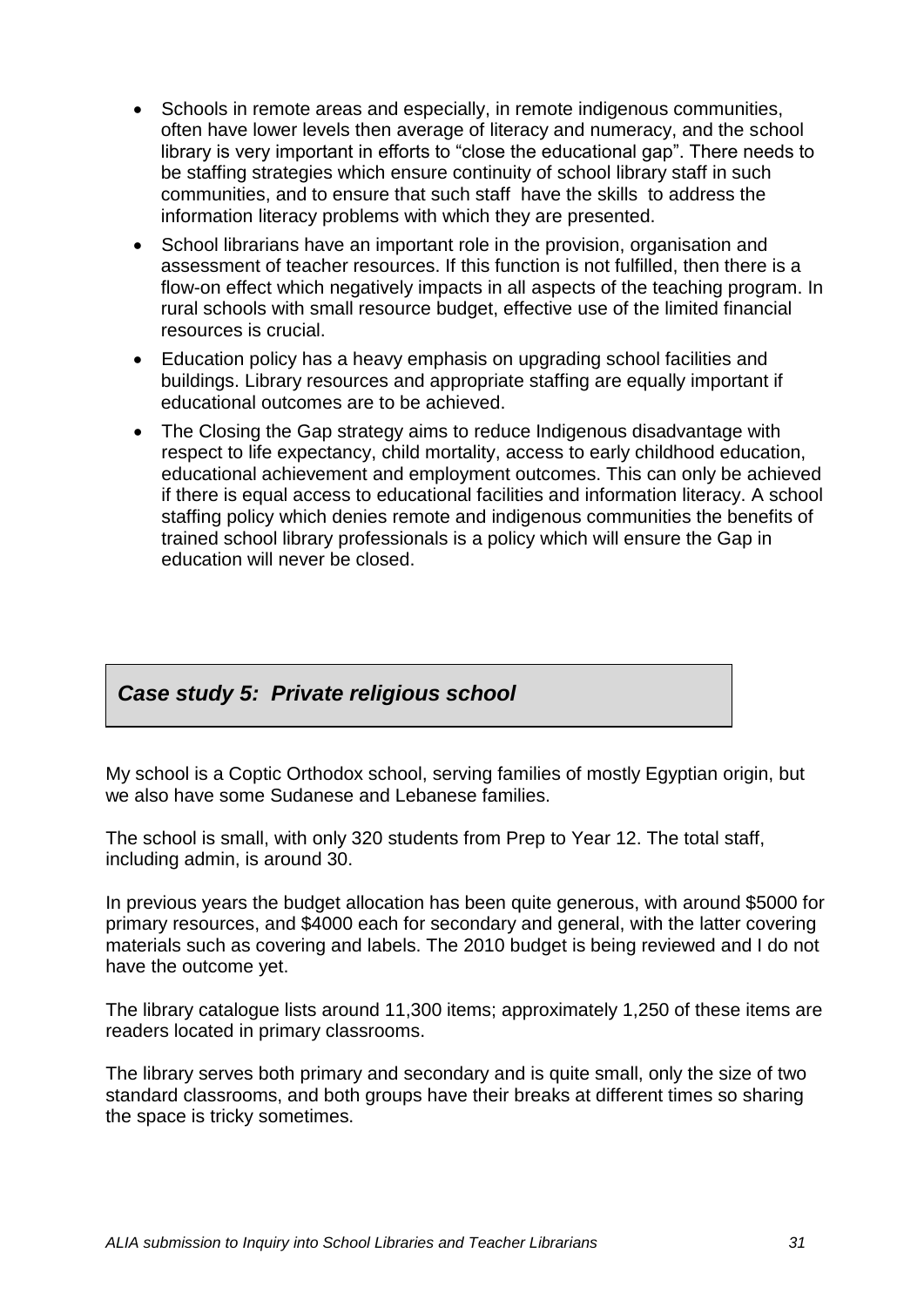Every primary class has a weekly library lesson with their teacher where they come to borrow books. The younger grades are read a story, while the older students often do library related worksheets.

There is a computer room and VCE study room off the library.

Once a term I run activities for primary students, such as a questionnaire about library rules, with house points being awarded for correct answers.

The bookfair comes at the end of Term 2 and from this, students can buy their books, with a percentage of the commission earned being used to purchase more books for the library.

To help students prepare for the bookfair, every May I am sent reading record sheets and I turn this into a competition, by allocating house points and prizes for completed sheets that are returned at the end of the month.

The library is vital for my school community because a lot of the newly arrived families to Australia may not have access to books otherwise.

## *Case study 6: NESB student (a parent's perspective)*

Sam came to Australia, a bewildered, sad and frightened little seven year old boy whose biological mother had died, whose father had to send him to the orphanage when he was too ill to look after him, and then chose to allow him to be adopted.

At first he had no idea why I would sit him next to me and point at the pictures in the picture books, also pointing my finger to show him the way the letters were read (left to right, top to bottom) and he had had no experience of being read to (the parents must have been very poor, books were a luxury and libraries not available, which is what will happen here to many children if we pull the plug on libraries in schools) but he very quickly cottoned onto the fact that it was a pleasurable experience and that the pictures were telling a story and he was being informed and entertained. I would point at a truck (for example) and say "Truck" and he would repeat the word and surely but slowly he gained words to be able to describe his experiences, life and feelings. I dream that one day he will write an autobiography of his life and I feel sure that books and reading will feature as a key which unlocked his solitude and confusion.

If only people can imagine being seven years old, sent to live with strangers who spoke another language, writing in a completely different way to the characters he had begun to learn, eating food that was unappetising to him, sending him to school among children who had their own issues and were not able to show him kindness and mercy - I think you will understand why I feel so passionately about the role of libraries to allow children to flourish and thrive. Books showed him other children whose lives had been blighted and how they overcame their adversities. Having the ability to speak, read and understand the world around you is so fundamental that we don"t even question it.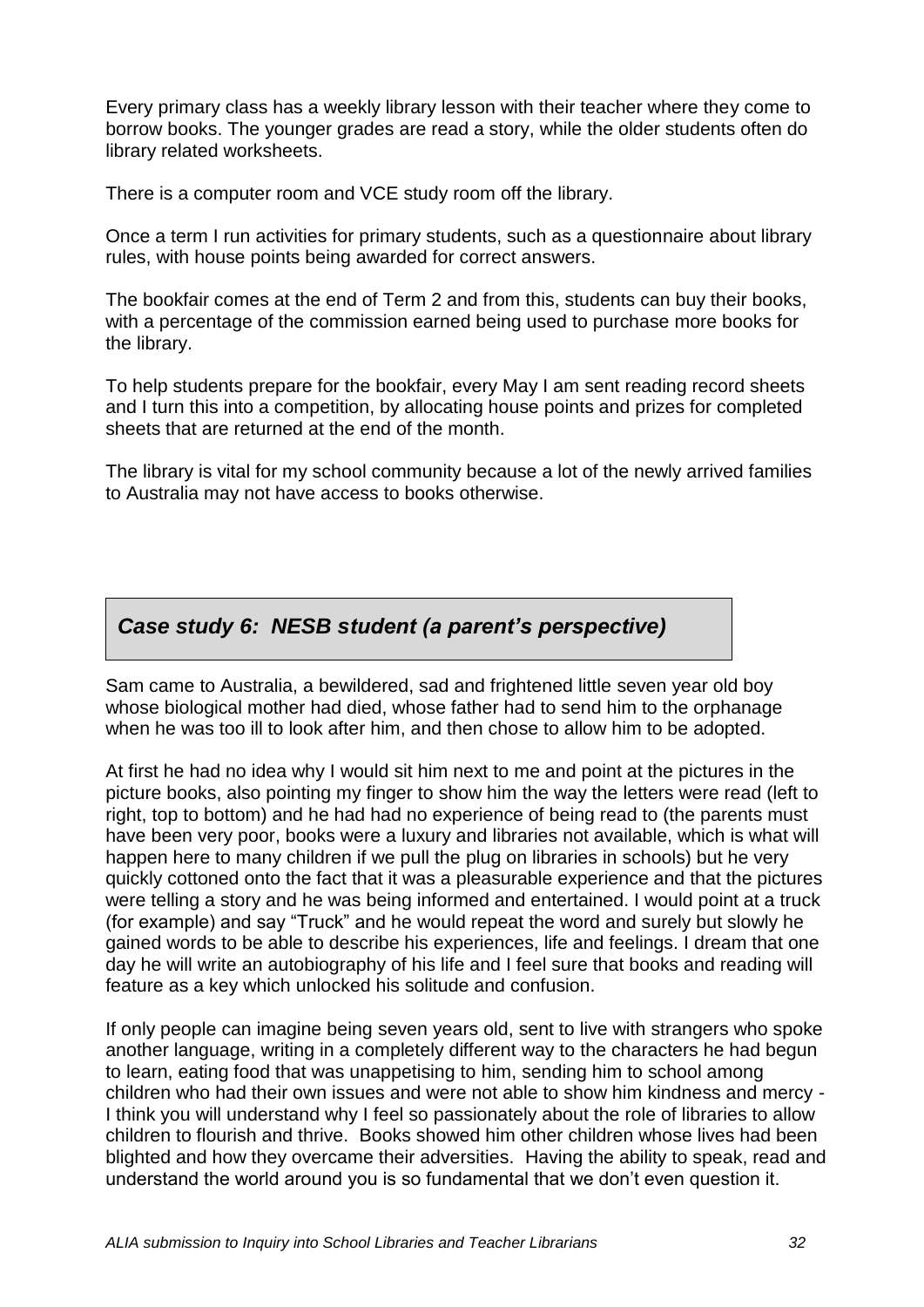Many Australian children live in deprived homes where the parents cannot afford to buy books for their children to help them become avid readers and do their homework. I could not have afforded to buy all the books which Sam read to enable him to talk to me and be able to participate in school (I moved him after one term from the NESB school to a mainstream English school where he was surrounded by English and there was a school library that was pivotal to his improvement).

# *Case study 7: 10 year old student (a parent's perspective)*

I am currently working as a library technician and am studying to become a librarian. I started my library career as a volunteer at my sons' school library.

For my studies, I needed some resources from the university library. I took my 10 year old son along with me. I had the titles of the books I wanted and he was able to search for them using the OPAC, find the call numbers and then retrieve the books, despite never having been to the university library previously. I expressed my surprise at his ability, and he very casually said that it was similar to the OPAC at school.

Having taken adults through some library orientations previously, it struck me that due to the efforts of the library staff at his school, my 10 year old was already ahead of the information literacy game. Both schools he has attended have well-stocked and wellstaffed libraries employing teacher librarians, technicians and assistants. It is their continued contribution to his education that will stand him in good stead for either further study or the workforce.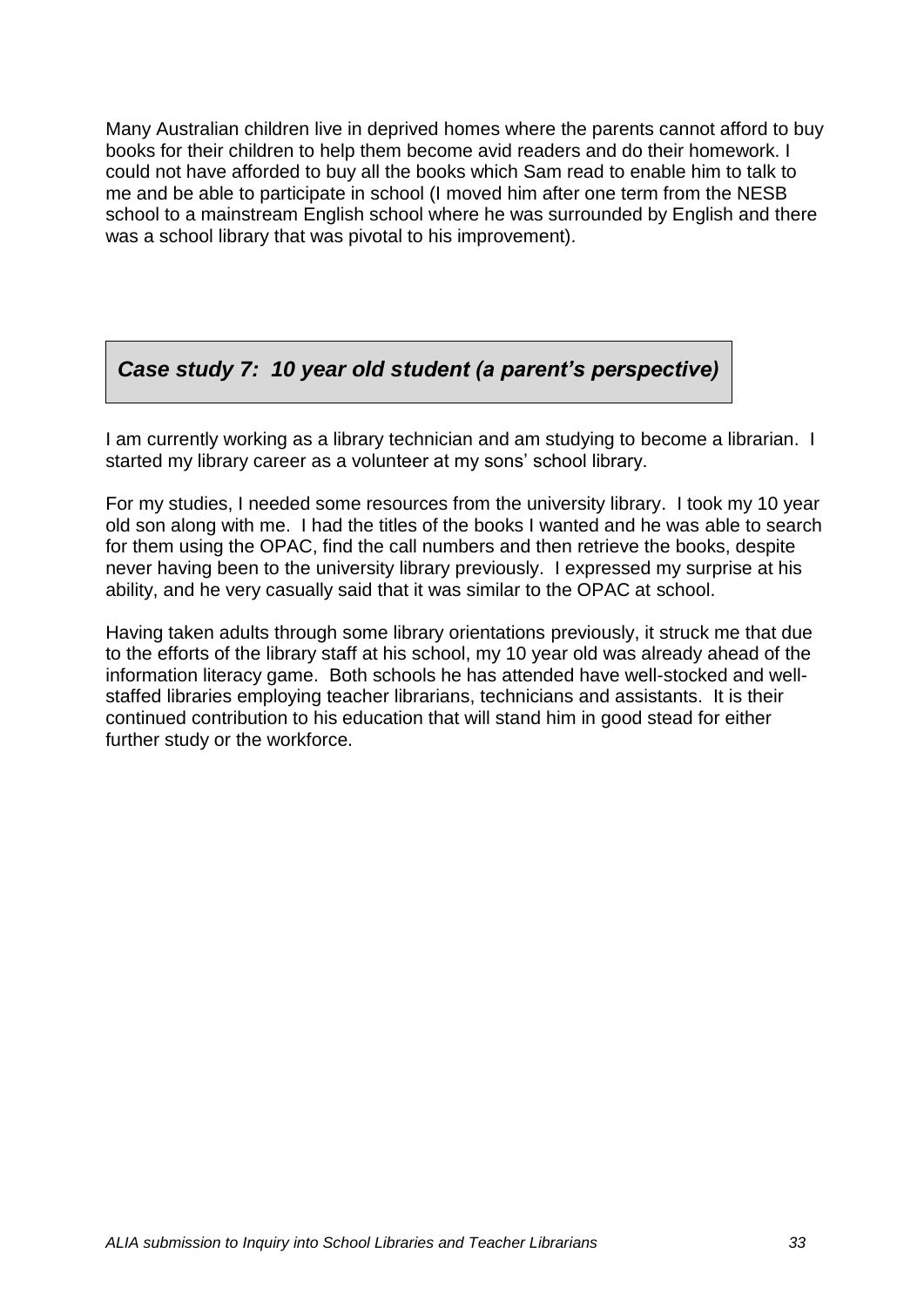# <span id="page-33-0"></span>**Bibliography**

#### **Policy documents**

ALIA/ASLA 2001, *Learning for the future: developing information services in schools*, 2nd ed. Curriculum Corporation, Carlton.

ALIA/ASLA 2005, *Standards of professional excellence for teacher librarians* ALIA, Canberra. <http://www.alia.org.au/policies/teacher-librarian.standards.html>

*ALIA/ASLA Statement on guided inquiry and the curriculum* amended 2009 [online] at <http://www.asla.org.au/policy/guided.inquiry.curriculum.htm>

*ALIA/ASLA Statement on information literacy* amended 2009 [online] at <http://www.asla.org.au/policy/information.literacy.htm>

*ALIA/ASLA Statement on library and information services in schools* amended 2009 [online] at <http://www.asla.org.au/policy/school.library.information.services.htm>

*ALIA/ASLA Statement on resource based learning and the curriculum* adopted 2009 [online] <http://www.asla.org.au/policy/resource.based.learning.curriculum.htm>

*ALIA/ASLA Statement on school libraries and information and communication technologies* adopted 2009 [online]<http://www.asla.org.au/policy/school.libraries.and.ICT.htm>

*ALIA/ASLA Statement on school library resource centre funding* amended 2009 [online] <http://www.asla.org.au/policy/school.library.funding.htm>

*ALIA/ASLA Statement on school library resource provision* amended 2009 [online] <http://www.asla.org.au/policy/school.library.resource.provision.htm>

*ALIA/ASLA Statement on teacher librarians in Australia* amended 2009 [online] <http://www.asla.org.au/policy/teacher.librarians.Australia.htm>

*ALIA/ASLA Statement on teacher librarian qualifications* amended 2009 [online] <http://www.asla.org.au/policy/teacher.librarian.qualifications.htm>

ALIA Schools & VCTL 2007, *A manual for developing policies and procedures in Australian school library resource centre* [online] at <http://www.alia.org.au/groups/aliaschools/policies.procedures.pdf>

Policy Statement - IFLA/UNESCO School Library Manifesto [online] at <http://archive.ifla.org/VII/s11/pubs/manifest.htm>

#### **Websites**

American Association for School Librarians [AASL] [www.ala.org/aasl/](http://www.ala.org/aasl/)

Australian Library and Information Association [ALIA] [www.alia.org.au](http://www.alia.org.au/)

Australian School Library Association [ASLA] [www.asla.org.au](http://www.asla.org.au/)

International Association of School Librarianship [IASL] www.iasl-online.org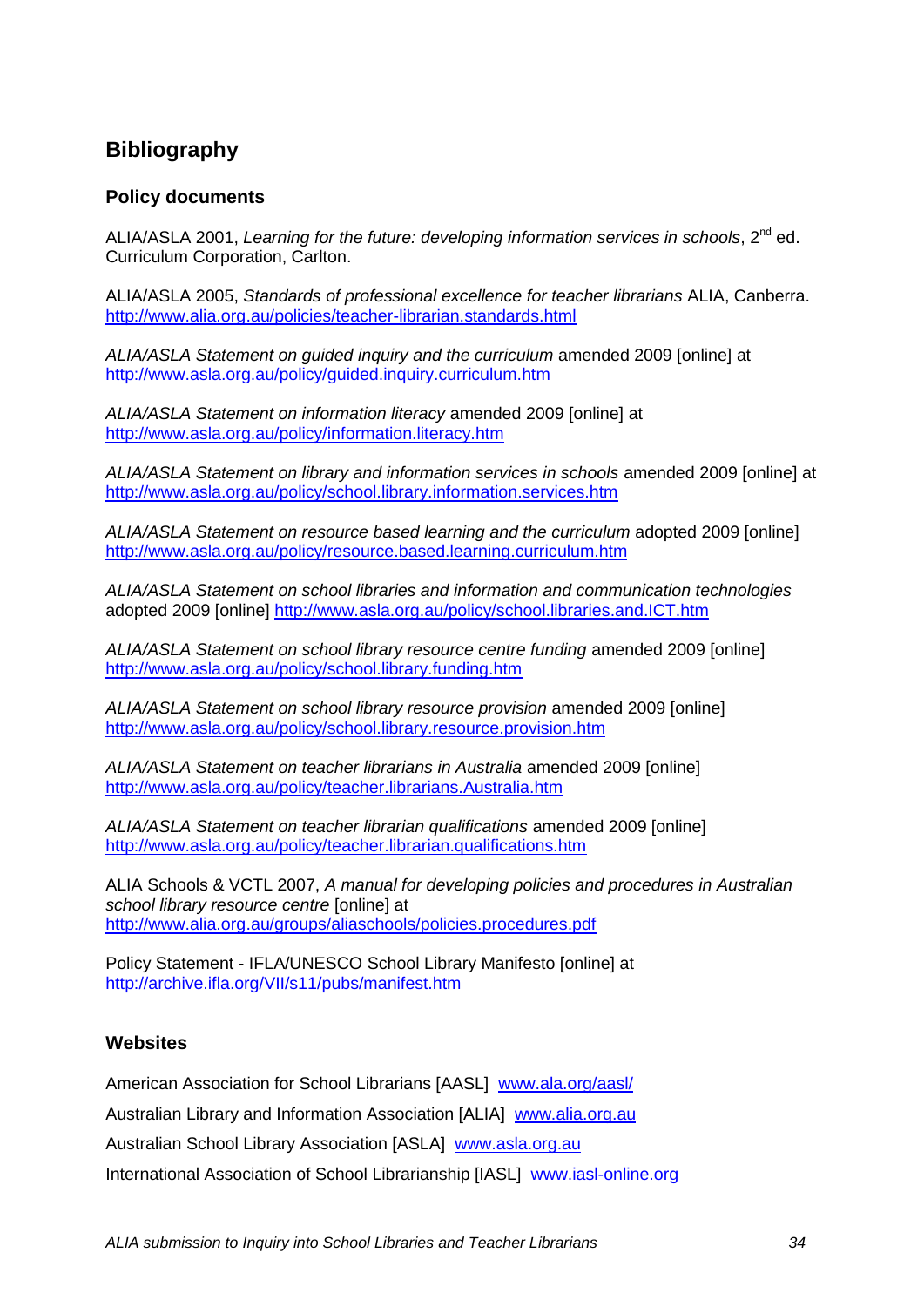#### **Research articles**

Abell, Dr Jill 2006, "Planning and implementing effective professional learning programs using innovation configuration maps", *Access*, vol. 20, no. 4, pp.11-15.

American Association of School Librarians [AASL] 2007, *Standards for the 21st century learner*, ALA, [online] at [http://www.ala.org/ala/mgrps/divs/aasl/guidelinesandstandards/learningstandards/standards.cf](http://www.ala.org/ala/mgrps/divs/aasl/guidelinesandstandards/learningstandards/standards.cfm) [m](http://www.ala.org/ala/mgrps/divs/aasl/guidelinesandstandards/learningstandards/standards.cfm)

Australian Council for Educational Research *Mapping literacy achievements: results of the 1996 the national English literacy survey* MCEETYA [online] at<http://www.dest.gov.au/mla>

Carmichael, Dr Patricia 2008, "An independent learning project that can change the culture of learning in your school", *Access*, vol. 22, no. 2, pp.27-33.

Clyde, Dr Laurel A. 2005, "School libraries and blogs", *Synergy*, vol. 3, no. 1, pp.39-49.

Dinham, Prof Stephen 2008, "Powerful teacher feedback", *Synergy*, vol. 6, no. 2, pp.35-38.

Dukic, Dana 2007, "Teaching information literacy using children"s literature", *Access,* vol. 21, no. 2, pp.21-26.

Everhart, Prof Nancy 2008, "Principals" evaluation of school librarians: a study of strategic and non-strategic evidence-based approaches", *Synergy*, vol. 6, no. 2, pp.39-46.

Fitzgerald, Lee 2007, "Investigating guided inquiry: a beginning", *SCAN*, vol. 25, no. 2, pp.30- 37.

Foley, Colleen and Lyn Hay 2007, "Shaping our profession: teacher librarianship into the future", *SCAN*, vol. 26, no. 3, pp.21-27.

Gibson-Langford, Dr Linda 2007, "Collaboration: force or forces?", *SCAN*, vol. 26, no. 4, pp.19- 25.

Gibson-Langford, Dr Linda 2007, "Collaboration: force or forces? Part 2", *SCAN*, vol. 27, no. 1, pp.31-37.

Girolami, Anne 2007, "A Manual for developing policies and procedures for Australian school library resource centres', *Synergy*, vol.5, no.2, pp.6-7.

Gordon, Dr Carol 2009, "Raising active voices in school libraries: authentic learning information processing and guided inquiry", *SCAN*, vol. 28, no.3, pp.34-41.

Gordon, Dr Carol 2009, "Raising active voices in school libraries: authentic learning information processing and guided inquiry. Part 2: the role of reflection', *SCAN*, vol. 28, no. 4, pp.27-33.

Hay, Lyn 2006, 'School libraries as flexible and dynamic learning laboratories ... that's what Aussie kids want", *SCAN*, vol. 25, no. 2, pp.19-27.

Hay, Lyn 2009, "School libraries building capacity for student learning in 21C", *SCAN*, vol. 28, no. 2, pp.17-25.

Hay, Lyn 2005, "Student learning through Australian school libraries. Part 1: a statistical analysis of student perceptions", *Synergy*, vol. 3, no. 2, pp.17-30.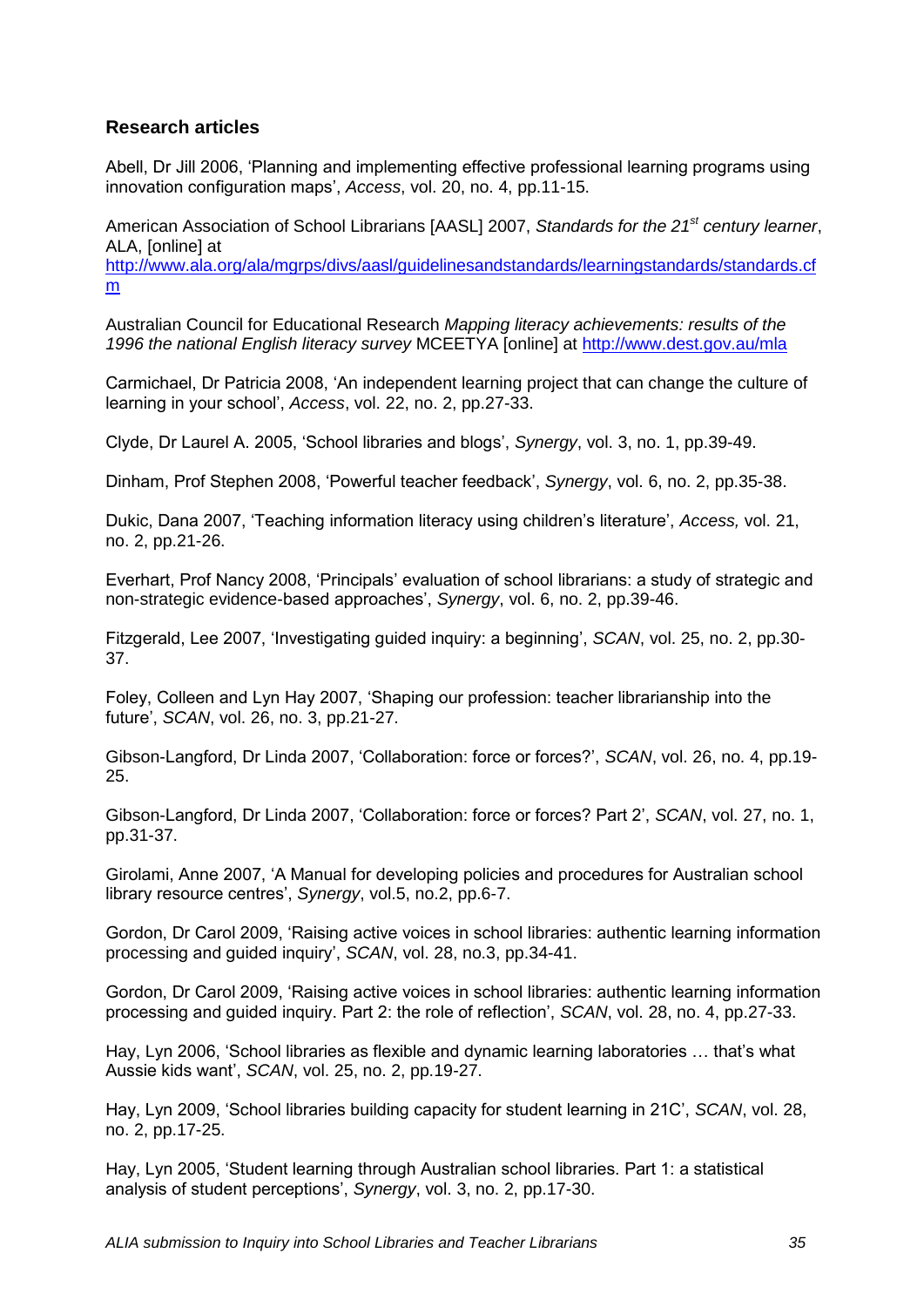Hay, Lyn 2006, "Student learning through Australian school libraries Part 2: what students define and value as school library support", *Synergy*, vol. 4, no. 2, pp.28-38.

Hay, Lyn and Dr Ross Todd 2010, "School libraries 21C: the conversation begins", *SCAN*, vol. 29, no. 1, pp.31-42.

Heard, Jonathan, Lynch, Genevieve and Penelope Haren 2008, "Practice makes perfect: improving student research skills through evidence based practice", *Access*, vol. 22, no. 1, pp.15-21.

Heinstrom, Dr Jannica and Dr Ross Todd 2006, "Uncertainty and guidance: school students feelings, study approaches, and need for help in inquiry projects', *SCAN*, vol. 25, no. 3, pp.29-35.

Herring, James 2006, "The Info-smart learner"s toolkit: information literacy, intranets, and learning and teaching websites", *Access*, vol. 20, no. 3, pp.21-25.

Herring, James E 2005, "The Instructional website as a focus for teacher librarian and teacher collaboration: a research study", *Synergy*, vol. 3, no. 1, pp.29-38.

Hider, Philip and Ashley Freeman 2009, "A Comparison of ScOT and SCISSH as subject retrieval aids in school library catalogues", *Access*, vol. 23, no. 4, pp.14-22.International Association of School Librarianship [IASL], *School libraries make a difference to student achievement* [online] at<http://www.iasl-online.org/advocacy/make-a-difference.html>

Johnstone, Kris 2008, 'Softly, softly: the library's role in staff professional development', *Curriculum Leadership Journal* vol. 6, no. 2.

Kasai, Yumiko 2007, "Learning with Missteps: Japanese student web search processes", *Synergy*, vol. 5, no. 2, pp.32-37.

Klinger, Dr Don A. and Kathryn Blackett 2007, "The Case for maintaining and supporting school libraries", *Synergy*, vol. 5, no. 1, pp.38-40.

Kurvink, Wilma and Marie Turnbull 2007, ""Running with the question": action research and evaluative practice in developing an adolescent reading program", *Synergy*, vol. 5, no. 2, pp.45- 53.

Lonsdale, Michelle 2003, *Impact of school libraries on student achievement: a review of research*, ACER, Melbourne.

Macintyre, Pam and Ric Canale 2009, ""It"s funner": teacher-directed collaborative online communities", *Synergy*, vol. 7, no. 1, pp.26-30.

Mancell, Pam 2005, "Improving student learning outcomes: a case study of Northcote High School", *Synergy*, vol. 3, no. 2, pp.31-35.

Montiel-Overall, Patricia 2008, "A Qualitative study of teacher and librarian collaboration", *SCAN*, vol. 27, no. 3, pp.25-31.

O"Brien, Mel and Jillian Wisbey 2008, "Building a dynamic online learning and community environment", *Access*, vol. 22, no. 3, pp.29-35.

Scheffers, Jenny 2008, "Guided inquiry: a learning journey", *SCAN*, vol. 27, no. 2, pp.34-42.